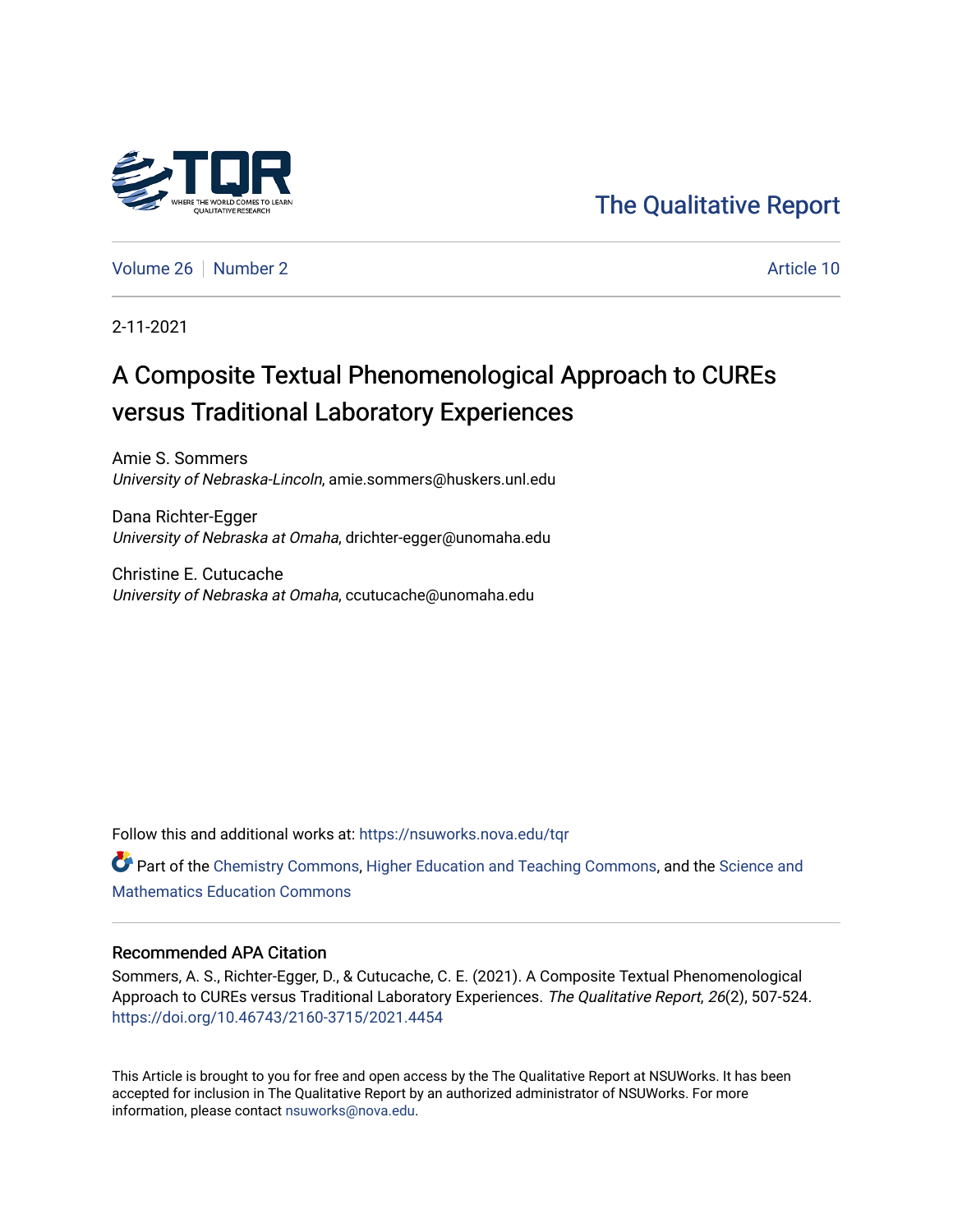# **Qualitative Research Graduate Certificate** Indulge in Culture Exclusively Online . 18 Credits **LEARN MORE**

### A Composite Textual Phenomenological Approach to CUREs versus Traditional Laboratory Experiences

#### Abstract

Here we present unique perspectives from undergraduate students (n=3) in STEM who have taken both a traditional laboratory iteration and a Course-based Undergraduate Research Experience (CURE) iteration of the same introductory chemistry course. CUREs can be effective models for integrating research in courses and fostering student learning gains. Via phenomenological interviews, we asked students to describe the differences in their perspectives, feelings, and experiences between a traditional lab guided by a lab manual and a CURE. We found that (i.) critical thinking/problem solving, (ii.) group work/ collaboration, (iii.) student-led research questions and activities, and (iv.) time management are the top four emergent themes associated with the CURE course. Students also indicated that they learned more disciplinary content in the CURE, and, importantly, that they prefer it over the traditional lab. These findings add another dimension of success to CUREs in STEM education, particularly surrounding student retention.

#### Keywords

STEM undergraduate education, best practices, transmittal lecture, discipline-based education research, phenomenological theoretical framework

#### Creative Commons License



This work is licensed under a [Creative Commons Attribution-Noncommercial-Share Alike 4.0 License](https://creativecommons.org/licenses/by-nc-sa/4.0/).

#### Acknowledgements

We would like to thank Dr. Josh Darr, Dr. JJ Conrad, Dr. Alan Gift, Nikolaus Stevenson, and Amanda Shultz for their thoughts and contributions to data collection. Additionally, we would like to acknowledge the Nebraska University Foundation, Dr. George Haddix, and the University of Nebraska at Omaha Community of Practice support from the Center for Faculty Excellence (Dr. Karen Hein) for the support of this project.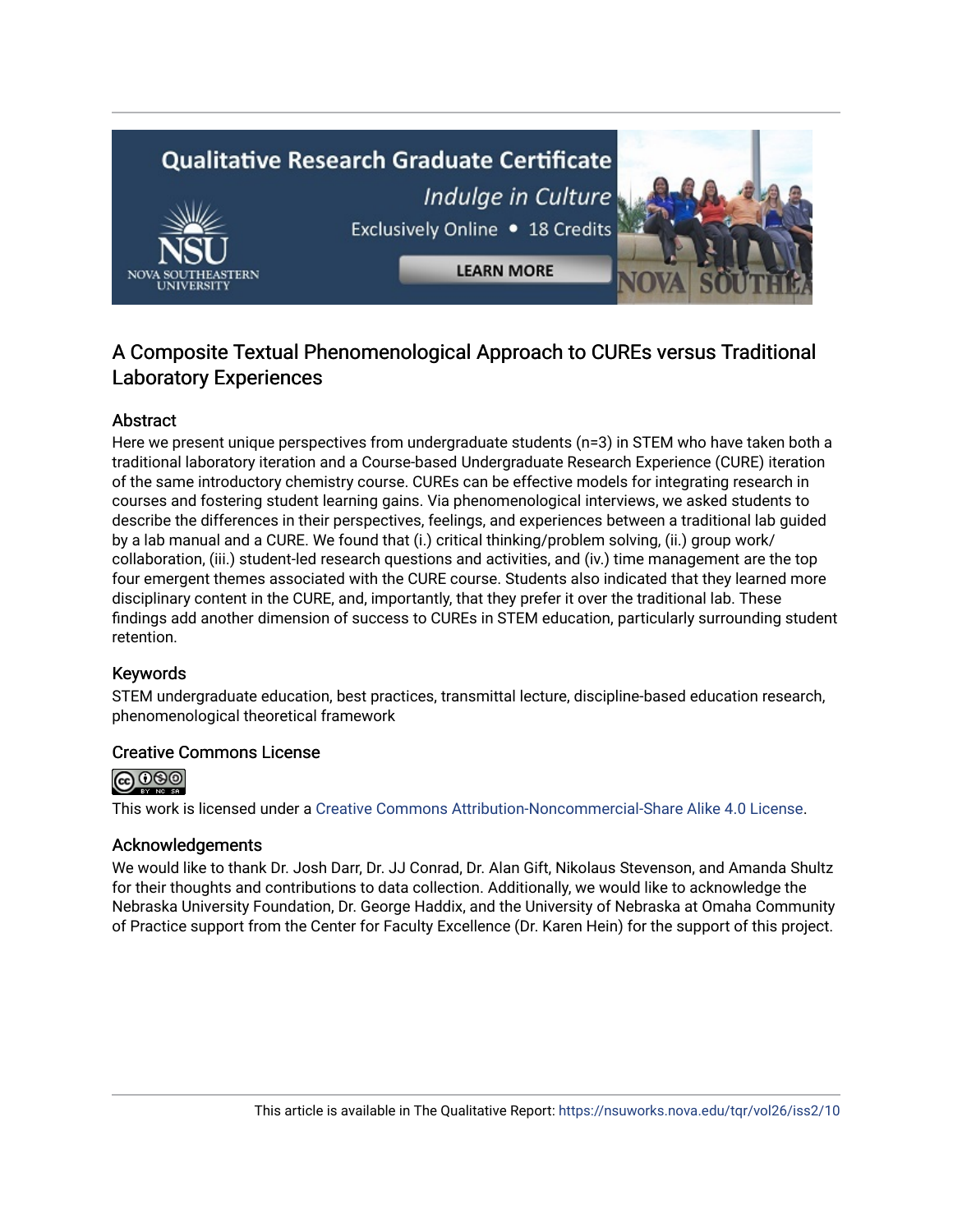

## **A Composite Textual Phenomenological Approach to CUREs Versus Traditional Laboratory Experiences**

Amie S. Sommers University of Nebraska-Lincoln, USA

Dana Richter-Egger and Christine E. Cutucache University of Nebraska at Omaha, USA

Here we present unique perspectives from undergraduate students  $(n=3)$  in STEM who have taken both a traditional laboratory iteration and a Coursebased Undergraduate Research Experience (CURE) iteration of the same introductory chemistry course. CUREs can be effective models for integrating research in courses and fostering student learning gains. Via phenomenological interviews, we asked students to describe the differences in their perspectives, feelings, and experiences between a traditional lab guided by a lab manual and a CURE. We found that (i.) critical thinking/problem solving, (ii.) group work/collaboration, (iii.) student-led research questions and activities, and (iv.) time management are the top four emergent themes associated with the CURE course. Students also indicated that they learned more disciplinary content in the CURE, and, importantly, that they prefer it over the traditional lab. These findings add another dimension of success to CUREs in STEM education, particularly surrounding student retention.

*Keywords:* STEM undergraduate education, best practices, transmittal lecture, discipline-based education research, phenomenological theoretical framework

#### **Introduction**

Course-based Undergraduate Research Experiences (CUREs) are increasingly heralded for their effectiveness in integrating research experiences in undergraduate STEM courses (Corwin Auchincloss et al., 2014; Corwin, Graham, & Dolan, 2015; Corwin et al., 2018). CUREs facilitate undergraduate research experiences for many students at once where historically research has only been available in an individual research laboratory setting ("apprenticeship style"; Harsh, Maltese, & Tai, 2011; Lopatto, 2003, 2010; Russell, Hancock, & McCullough, 2007; Taraban & Logue, 2012; Thiry et al., 2012; Zydney et al., 2002). A groupwork-based curriculum such as a CURE provides a more authentic research experience that effectively models collaboration with colleagues and peers (Bangera & Brownell, 2014; Corwin et al., 2018; Kinner & Lord, 2018) and may be more inclusive than apprenticeship style research experiences, and retains a diverse pipeline of STEM students (Staub et al., 2016). Jordan et al., 2014 highlighted a call to develop more CUREs as a way to foster students to "think like a scientist." Further, Brownell and Kloser (2015) provide a framework for measuring gains within student development in CUREs as compared with more traditional laboratory experiences. Moreover, more research is focused on the utilization and impact of CUREs on undergraduate learning gains (Brown, Cumming, & Pasley, 2017) and professional development across various disciplines (Kortz & Kraft, 2016; Lopatto, 2008, 2014; Wei & Wooden, 2011).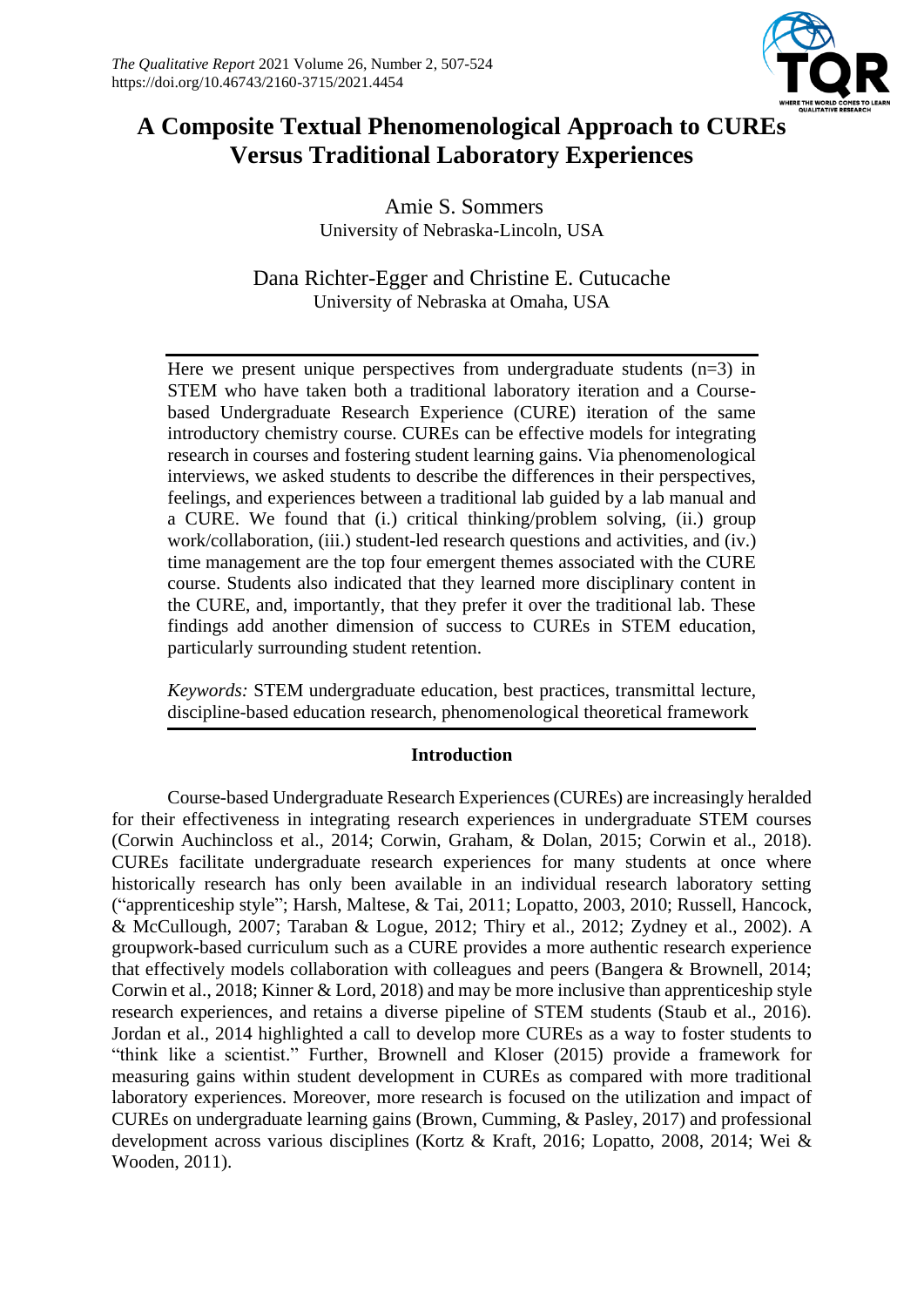Similarly to discipline-based education researchers, more discipline-specific organizations have highlighted the importance of CUREs. For example, the American Association for the Advancement of Science (AAAS) included in their national call to action (2011) the need to develop CUREs to involve biology learners in conducting research (AAAS, 2011; Dolan, 2017). The literature describing CUREs to-date includes reports of increased student learning gains of science content and practices (Corwin et al., 2018; Bhatt & Challa, 2018; Caruso, Sandoz, & Kelsey, 2009; Harrison, Dunbar, Ratmansky, Boyd, & Lopatto, 2011; Kortz & Kraft, 2016). Recent studies document both the student learning gains, as well as their perceived understanding and interest in the CURE format—all through the lens of the undergraduate (Corwin Auchincloss et al., 2014; Gottesman & Hoskins, 2017; Hoskins et al., 2007) and of the graduate teaching assistants in the classroom (Heim & Holt, 2019). Furthermore, active learning strategies are acknowledged as best practices in undergraduate STEM education. Specifically, empirical research indicates that CUREs are more effective in fostering student learning than transmittal lecture models (Ambrose et al., 2010; Dolan, 2015; Eddy & Hogan, 2014; Freeman et al., 2014; Haak et al., 2011; Prince, 2004). These studies have assessed impact on students' prior knowledge, their organization of knowledge, motivation, mastery, practice with feedback, the way that a learner develops within a particular learning climate, and ultimately their ability to become self-directed learners (Ambrose et al 2010). Moreover, these paramount studies have contextualized their core findings by demographics, type of institution, and experience of the learner to better situate some of the findings described. Taken together, these findings expound upon the benefits of active learning strategies. Regardless, challenges with implementing inquiry-based learning or non-transmittal lectures remain, often citing lack of faculty time, support, and interest, and push-back from students (Michael, 2007; Miller & Metz, 2014). These reasons may simply be a byproduct of the lack of change in reward structure to faculty. For example, CUREs include more planning, the willingness to take risks, and such innovative approaches to pedagogy are often omitted from the promotion and tenure system.

While publications surrounding CUREs, and their pedagogical advantages for student learning are widely touted in the literature, as mentioned above and routinely highlighted in meta-analyses (Freeman et al., 2014; Theobald et al., 2020), these studies have utilized metadata on overall retention as compared with case-matched data. Herein, we present a unique contribution of qualitative outcomes from students that participated in course-matched, instructor-matched, level-matched, prior experience-matched activities, and in succession (all within a one-year timeframe). These data serve as an additional window into the activities that influence student retention and the perceptions surrounding course styles that influence success where all other variables are controlled. Consequently, such data are very broadly applicable in scope, meeting the needs of an international audience based on the quality of data, rather than on the n-value such as in the a-forementioned meta-analyses. Finally, given that we could only examine such an experience retroactively, this adds uniqueness and impact to this approach.

Here we conducted semi-structured interviews with students that participated in a single course that included a traditional/cookbook lab (henceforth referred to as the "traditional lab"), and a CURE lab (henceforth referred to as the "CURE"). This composite textual phenomenological report is focused on "illuminating the specific, to identify phenomena through how they are perceived by the actors in a situation" (Lester, 1999, p. 1). We describe student-reported perspectives and experiences of a traditional introductory chemistry course lab experience, as well as a CURE version of the same lab course, after the same cohort of students participated in *both* courses. Importantly, this unique cohort of students were invited as participants in this study due to their unsuccessful completion of the course as a traditional lab section, and then their successful completion of it when offered as a CURE. It is rare to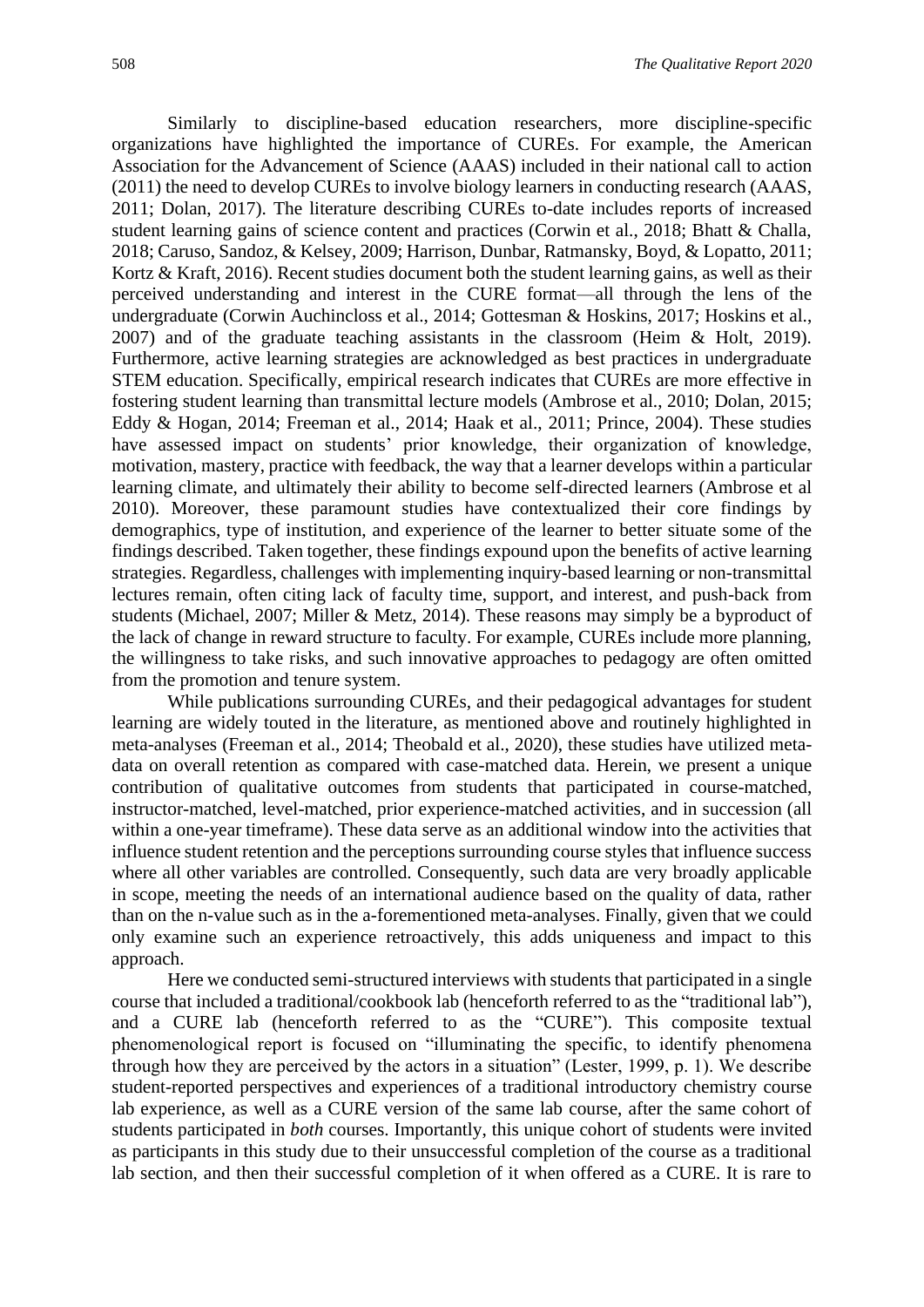have the same cohort of students report on both a traditional lab course as well as a CURE course, thus we provide unique and valuable information to the discussion of CURE efficacy and implementation in undergraduate STEM education. The rationale of this study is to provide insight into the experiences of students who did not successfully complete the course the first time as a traditional lab but did so in the CURE format. This benefits undergraduate STEM educators, researchers, and those who are considering the value of a CURE curriculum within their department as we provide unique phenomenological comparisons of each instruction mode.

#### **Research Question**

Our study includes undergraduate students who have participated in both the traditional lab (having not earned a passing grade) and CURE iteration (having earned a passing grade) from the same introductory chemistry course. Thus, this study is well-aligned to answer the research question, "What are the differences in student perceptions of a CURE version and a traditional version of an introductory chemistry laboratory course?"

#### **About the Researchers**

Amie Sommers is a Ph.D. candidate at the University of Nebraska-Lincoln in discipline-based education research, with a background in ecology (M.S. from Texas Tech University). Her primary area of research is STEM educator professional development, but her research interests span undergraduate STEM education and workforce preparation. As Amie is experienced in both quantitative and qualitative research methods, she conducted the phenomenological interviews presented herein and led the qualitative data analysis via coding. Sommers' intentions in this project are to highlight the experiences of undergraduate students in both course formats to add to the literature and discussion of CURE implementation in undergraduate STEM courses.

Dana Richter-Egger, Ph.D. completed his graduate degree in chemistry in 2001 from the University of Missouri. At the University of Nebraska at Omaha, Richter-Egger is an Assistant Professor of Chemistry and Director of the Math-Science Learning Center. His research interests include environmental quality and STEM education. He regularly teaches both semesters of General Chemistry and has abundant experience teaching both associated laboratory courses. His interests include the further development of authentic scientific experiences for students in lecture and lab through incorporation of research and servicelearning experiences into these courses.

Christine Cutucache, Ph.D. completed her Genetics, Cell Biology, and Anatomy degree in 2012 at the University of Nebraska Medical Center and has devoted the majority of her postgraduate career to understanding how students learn science. At the University of Nebraska at Omaha, she is the Haddix Community Chair of Science, Associate Professor of Biology, and Director of the STEM Teaching, Research, and Inquiry-based Learning (TRAIL) Center. She is experienced in mixed methods research, quantitative, and qualitative methodologies, including randomized control trials and well-matched comparison studies. Her interests for this project are to raise awareness for the less tangible learning outcomes that accompany experiential learning for students in an effort to embed more opportunities for students, and to ultimately retain more students within the STEM talent pipeline via the translation of best practices into the classroom.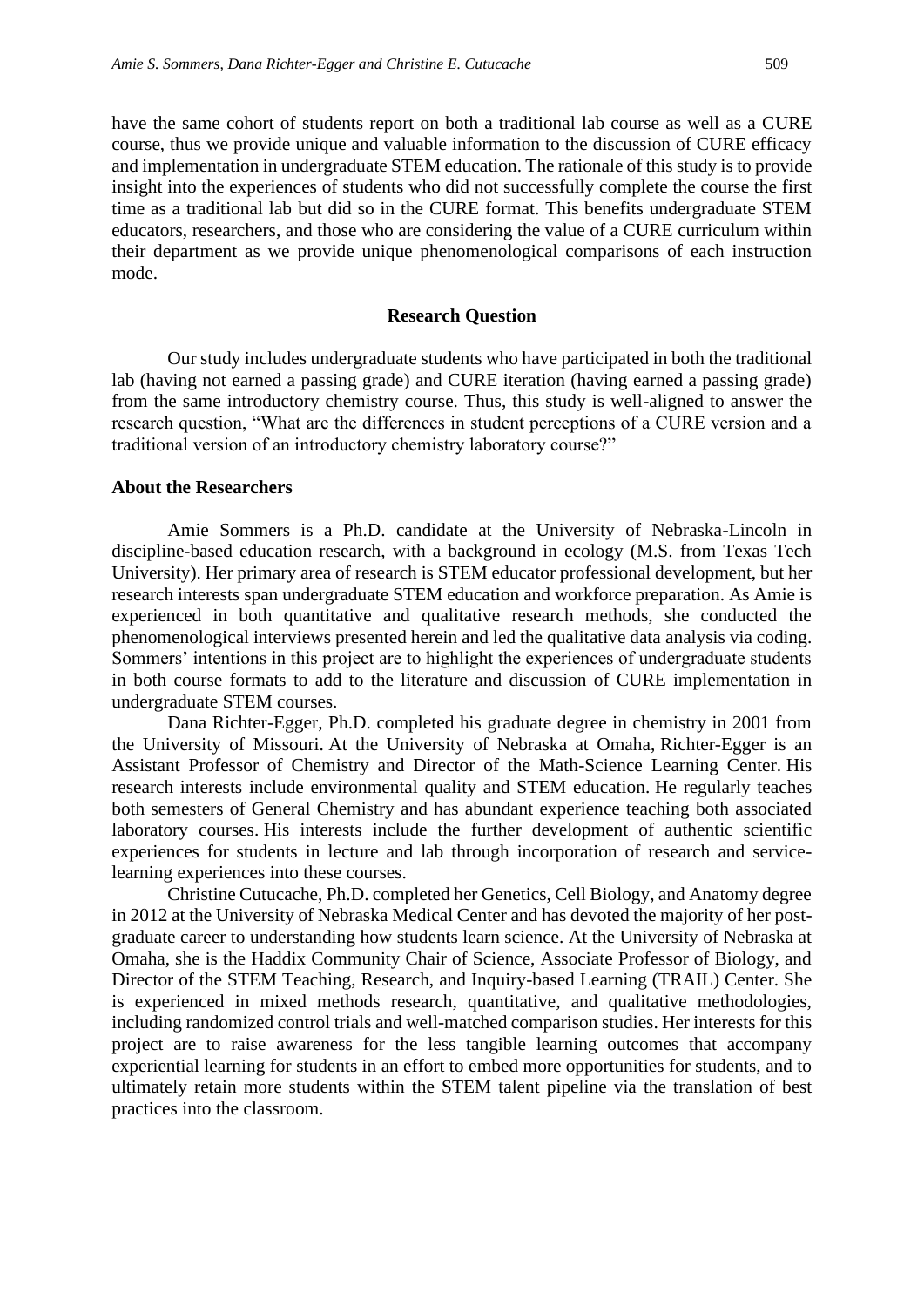#### **Methods**

#### **Qualitative Theoretical Framework: A Phenomenological Approach**

We chose a qualitative research approach to take full advantage of the unique circumstances of having the same students who completed the same course, within a single year (the first as a traditional lab and the latter as a CURE). Furthermore, we chose the phenomenological approach in order to gain perspectives in a meaningful way directly from the participants without the limitations of an exclusionary, already narrowed quantitative survey instrument. To capture these voices, we focused our research questions around the phenomenological experiences of the students within each of the courses to provide context to these experiences in a way other research methods cannot address as richly as qualitative methods are able. Our study is rooted in the phenomenological theoretical framework (Husserl, 1913/1983) as we followed a composite textual phenomenological approach. Phenomenological-based studies seek to elicit the meaning and essence of a lived experience, both to individuals and groups of people (Simon & Goes, 2011). Here, we ask students to describe the differences they perceive in a traditional lab and a CURE. The methods that we employed in our study include semi-structured interviews that use guiding questions to elicit students' experiences and feelings to understand their perceptions of learning in a CURE and traditional laboratory course (Lester, 1999; McNamara, 2009; Moustakas, 1994;).

#### **Participant Recruitment**

As approved within our IRB # 511-15-EX, we asked students who participated in both the traditional version of the Chemistry (CHEM 1194) course and the CURE version of the course to participate in individual, semi-structured phenomenological interviews that lasted between 20 and 40 minutes in the Fall of 2018 (n=3; Creswell, 2016; McNamara, 2009). Students were selected based on their unique perspectives given they participated in both the traditional lab and CURE iterations, and their voluntary consent to participate in the interviews, with all responses de-identified.

#### **Data Collection**

Prior to the start of the interview, we asked participants for their informed consent to participate and permission for the interview to be recorded. We also informed participants that all personal information would be kept confidential (including the removal of identifiers from transcripts and data collection) and instructed participants to not use names or other identifiers in the interviews. To ensure participants were able to provide an informed perspective on both course versions, we conducted interviews the week following the completion of the CURE (students had participated in the traditional lab prior to the CURE).

According to the semi-structured phenomenological interview framework, we began the interviews by asking students open-ended, guiding questions, including descriptions and perspectives of their general experience in both courses, academic performance, feelings of efficacy in content and research skills and techniques, and overall preference between the traditional lab and the CURE (we included specific questions asked of the participants in Table 1; Creswell, 2016; Lester, 1999; McNamara, 2009; Moustakas 1994). The open-ended questions allowed the interviewer to follow up on students' answers, thus gaining further insight and detail into their meaning and intention and to aid in context. Finally, as per best practices surrounding phenomenological interviewing (i.e., Creswell, 2007; McNamara, 2009; Smith, Flowers, & Larkin 2010), the interviewer established rapport with the interviewees to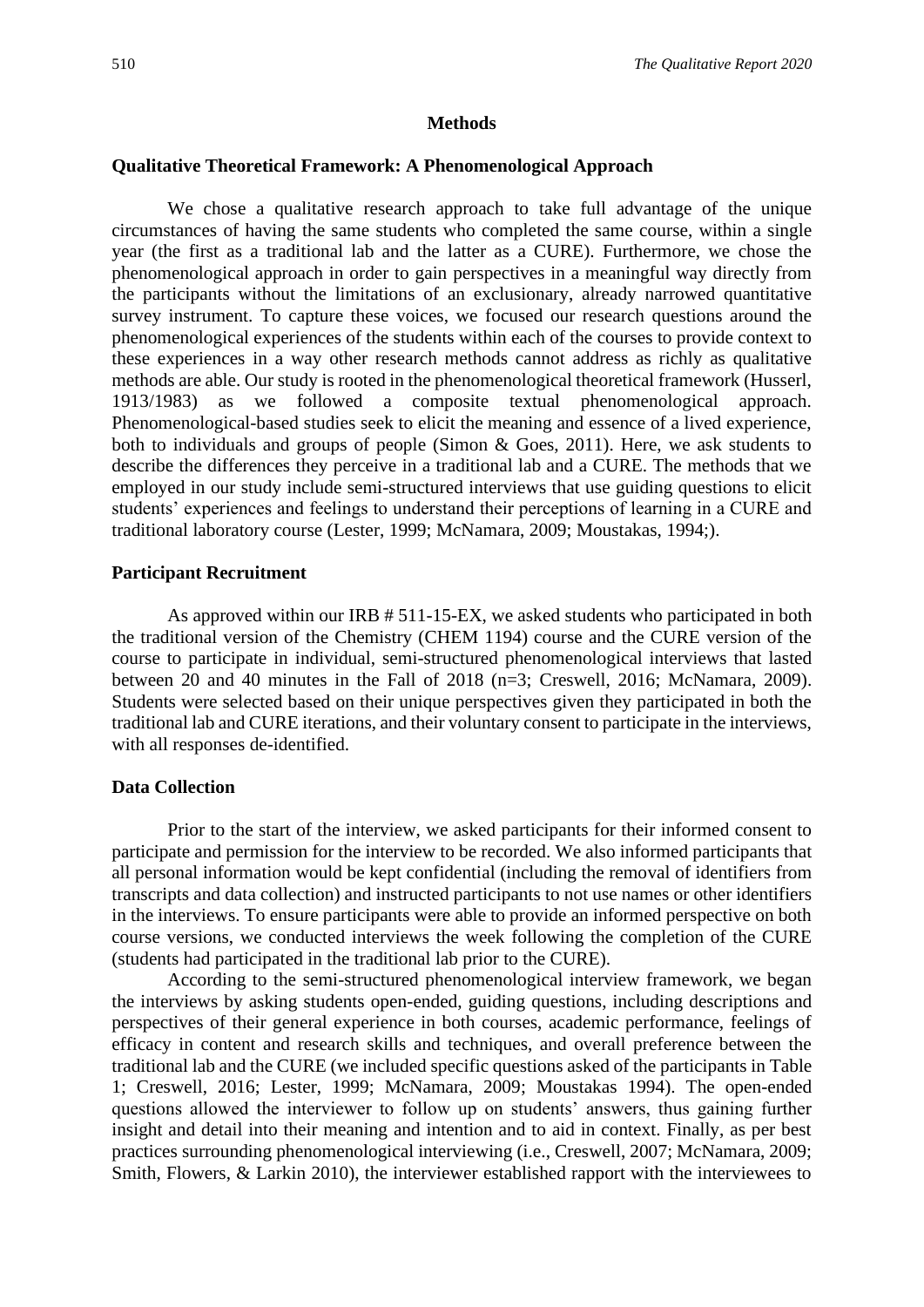make them comfortable with conversation, and provided: 1) a place with little distraction, (2) the purpose of the interview to the interviewee, (3) addressed confidentiality, (4) an explanation of the interview format, (5) a typical response length context, (6) contact information for how to contact interviewer if desired, (7) the opportunity for participants to ask questions before beginning the interview, and (8) a way to record the interviews, instead of relying on memory to recall responses. These practices align with Moustakas (1994), allowing collection of "rich, vital, substantive descriptions of a phenomenon" (p. 116) and allowed for flexibility with the open-ended responses. We conducted all three interviews in person and subsequently transcribed them to accurately capture responses.

#### **Table 1**

*Questions asked to participants to glean phenomenological information surrounding the CURE intervention.*

#### **Phenomenological Interview Questions**

- 1. Describe your experience in both the traditional lab and the CURE, including any positive and negative experiences.
- 2. Which course do you feel you learned more in, and were there any activities or experiences in particular that you felt were important to your learning?
- 3. What type of skills did you learn/gain in the traditional lab, and the CURE?
- 4. Which course did you like more, or have more fun in, and why?
- 5. Which course do you feel prepared you (or was more applicable) for your career goals, and why?
- 6. Which course was more time consuming (both in class and outside of class), and what activities took up your time in each?
- 7. What are the overall differences you observe between the traditional lab and the CURE?
- 8. Which course would you recommend to your peers, and why?
- 9. If you had to take another chemistry course as a traditional lab or a CURE, which would you pick, and why?
- 10. Overall, which course did you most prefer, and why?

#### **Data Analysis**

To identify emergent themes within the data, we analyzed the transcribed interviews of the three participants. Sanders identified n=3 as having sufficient qualitative information to inform a study (Sanders, 1982) so we followed that guidance in our study. Based on initial read-throughs of the interviews, we identified preliminary emergent themes. Next, we reached out to the students who participated and conducted respondent validation, ensuring our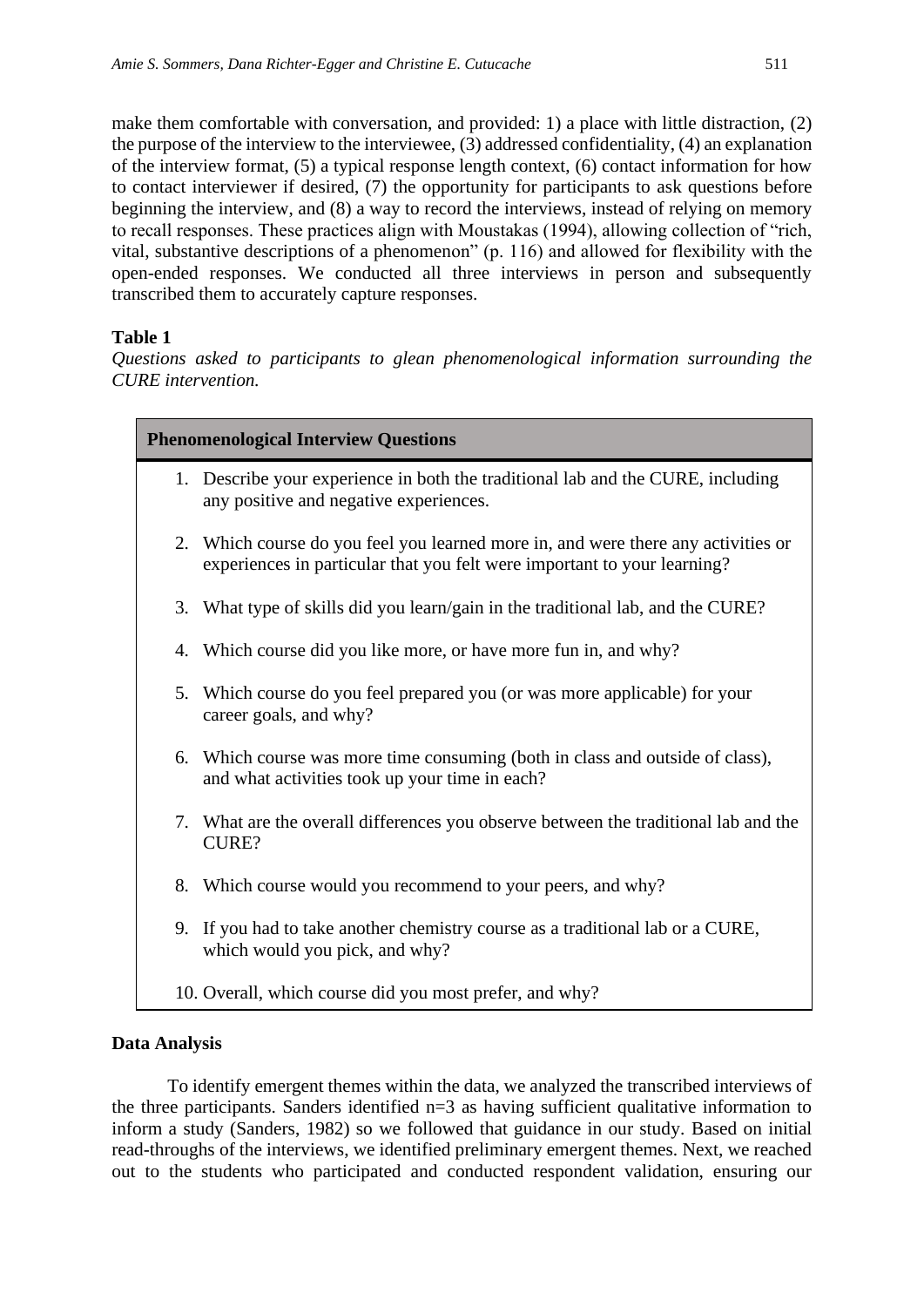understanding of the text was aligned with their intended meaning. Finally, we added composite, textual, and structural responses to include situation, context, and understanding with responses.

After we identified the preliminary emergent themes, we examined the coverage of these coded themes using NVivo 12 (©QSR International, Victoria, Australia) for Mac. These data included frequency, coverage of the text, and alignment between participants. Following, we coded each interview for (1) emergent themes, and (2) by course version (traditional and CURE) such that we could compare the courses and their associated themes. Next, we refined our list of emergent themes for redundancy and overlap based on the student interview responses and finalized the emergent themes (Nelson & Cutucache, 2017). Taken together, we provide textual reference after coding these responses to align with phenomenological outcomes.

#### **Data Rigor and Trustworthiness**

To ensure rigor and trustworthiness of our data, we first ensured the interviewer was not directly involved in the CURE intervention/course, allowing students to speak openly regarding their experiences and preventing student and interviewer bias (Creswell, 2016; McNamara, 2009). Following, we used respondent validation to establish credibility and reliability and ensure that students' perspectives were accurately captured (Moustakas, 1994). Finally, we integrated multi-researcher read-throughs and interpretations, and interviews were coded by two project team members to minimize bias (Moustakas, 1994).

#### **Results Organization**

Within our results section, we first describe the Traditional lab and CURE sections, to provide context for the results from our interviews. Then, we report the top four emergent themes from interviews based on percent coverage of text (n=3) of students' perspectives on both a traditional lab and CURE version of the same introductory Chemistry Course (CHEM 1194). These top four emergent themes are derived from the coding we conducted in NVivo 12©. We support our emergent themes with relevant quotes from the interviews that best support our findings.

#### **Results**

#### **Rationale for a Phenomenological Approach**

We utilized a phenomenological, qualitative approach for this study in order to gain perspectives and perceptions from participants in a meaningful, unassuming way. This approach allowed us to collect information as a third party, to ultimately aid in the candid nature of responses. Moreover, the utilization of qualitative methods for this study were imperative to capture as broad and deep of data as are available, without the use of an already exclusionary instrument such as a survey that does not allow for free-response and subsequent follow up for context and genuine understanding. Furthermore, with this being the first study of this kind (participant matched, rather than simply a "pre/post" intervention study), it was imperative to ensure that we gained information that could subsequently be used to develop a pilot rubric and subsequently an assessment and/or survey instrument.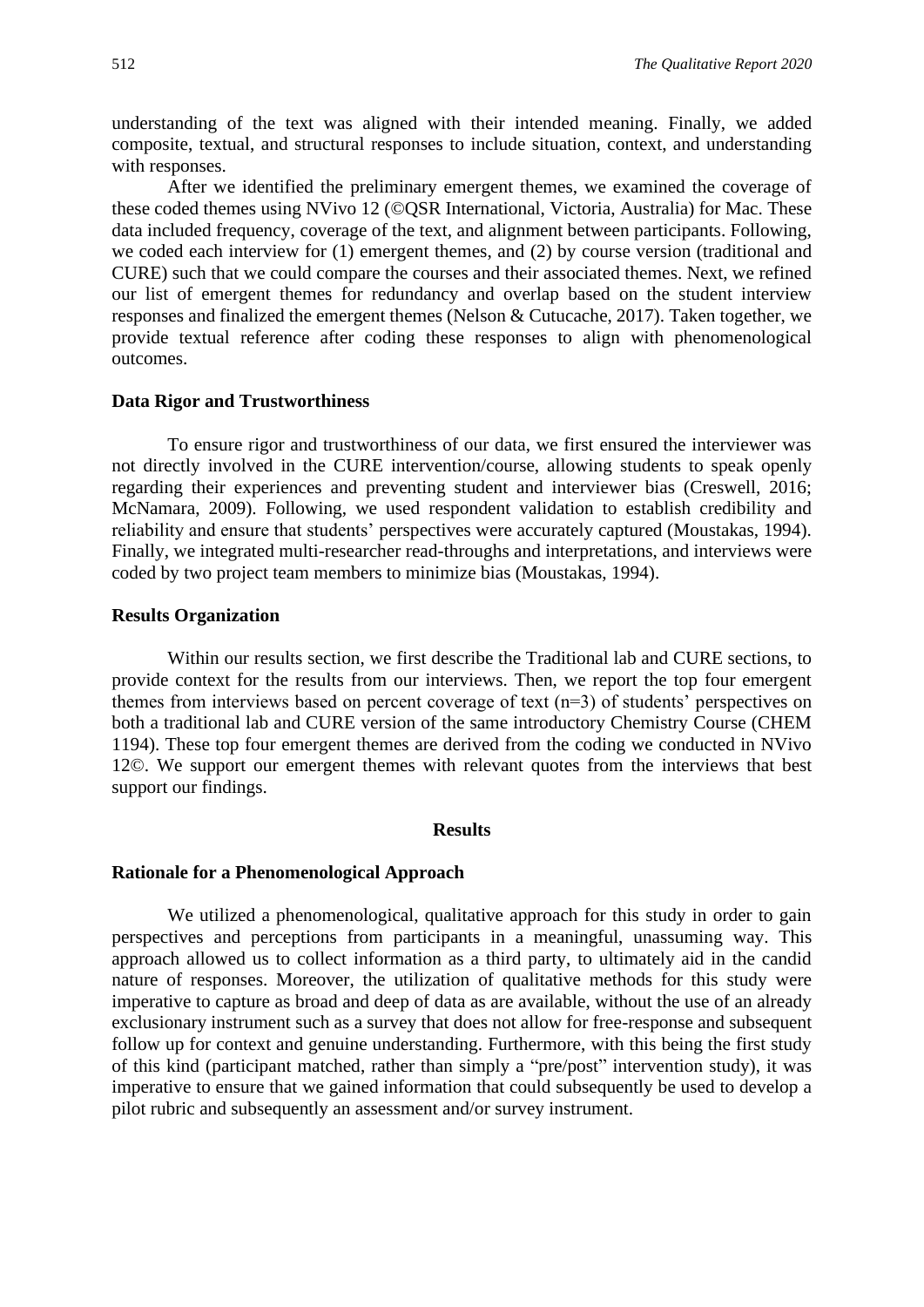The traditional chemistry laboratory meets for  $\sim$ 3.5 hours once a week for 15 weeks per semester. Each week is a different, isolated experiment guided by laboratory manuals with known experimental outcomes, most of which coincide with concurrent topics in the lecture. Students learn and reinforce topics in common (equilibrium, kinetics, thermodynamics, etc.) and associated lab techniques (especially those used for qualitative and quantitative chemical analysis) guided by a laboratory manual and instructor.

#### **Chemistry CURE Context**

We classify the CHEM 1194 CURE as such using the 5 characteristics outlined by (Corwin Auchincloss et al., 2014) that distinguish CUREs from other laboratory learning experiences: (1) use of scientific practices, (2) collaboration, (3) discovery, (4) iteration, and (5) broadly applicable experiences. The central intent of this CURE is for the students to learn science (chemistry) by *doing* science. By "doing" science we mean research. In lecture, students learn *about* chemistry. In a traditional laboratory, students are "doing" in the sense that they are active, but their activities are still centered on learning *about* chemistry. The CURE section is different in that the students are *doing scientific research.* The content knowledge focus remains the same as the traditional lab, including chemical topics, skills, and knowledge, but we do so with additional emphasis on (1) the application of the chemistry, (2) the process of scientific research, (3) scientific communication, and (4) the collaborative and interdisciplinary natures of science. Ideally, students still gain the skills and knowledge typical for the course in addition to developing their research skills. In this way students are better prepared to move into future research opportunities in their undergraduate degree or in a STEM profession.

This CURE section met on the same schedule as the traditional laboratory section but was built around a semester-long research theme of environmental analysis. The students were divided into groups of three. Each week, time was devoted to a student-led research project and the related skills focused on developing a scientific question, collecting soil, water, and plant samples, analysis of the samples, and interpretation of the results. The research skills practiced were: forming research questions, reviewing the literature, proper sample collection, instrumental techniques used for sample analysis, interpretation of results, scientific communication, and collaboration. Five of the experiments from the traditional lab were retained, modified, and integrated into the research. The last two weeks of the semester were reserved for scientific communication (after rough drafts and revisions) in the form of oral and poster presentations at a campus research symposium.

#### **Emergent Themes**

Following our qualitative coding of responses, we observed four emergent themes. These themes included *Critical Thinking and Problem Solving, Group Work/Collaboration, Student-Led Activities and Research Questions, and Time Management.* The corresponding coverage and example student quotations supporting each theme are included below.

#### **Critical Thinking and Problem Solving:**

The most prevalent emergent theme (i.e., critical thinking and problem solving), represented 31.02% coverage of student. Students discussed in-depth the challenges they faced throughout their group research projects and subsequently their response to these challenges,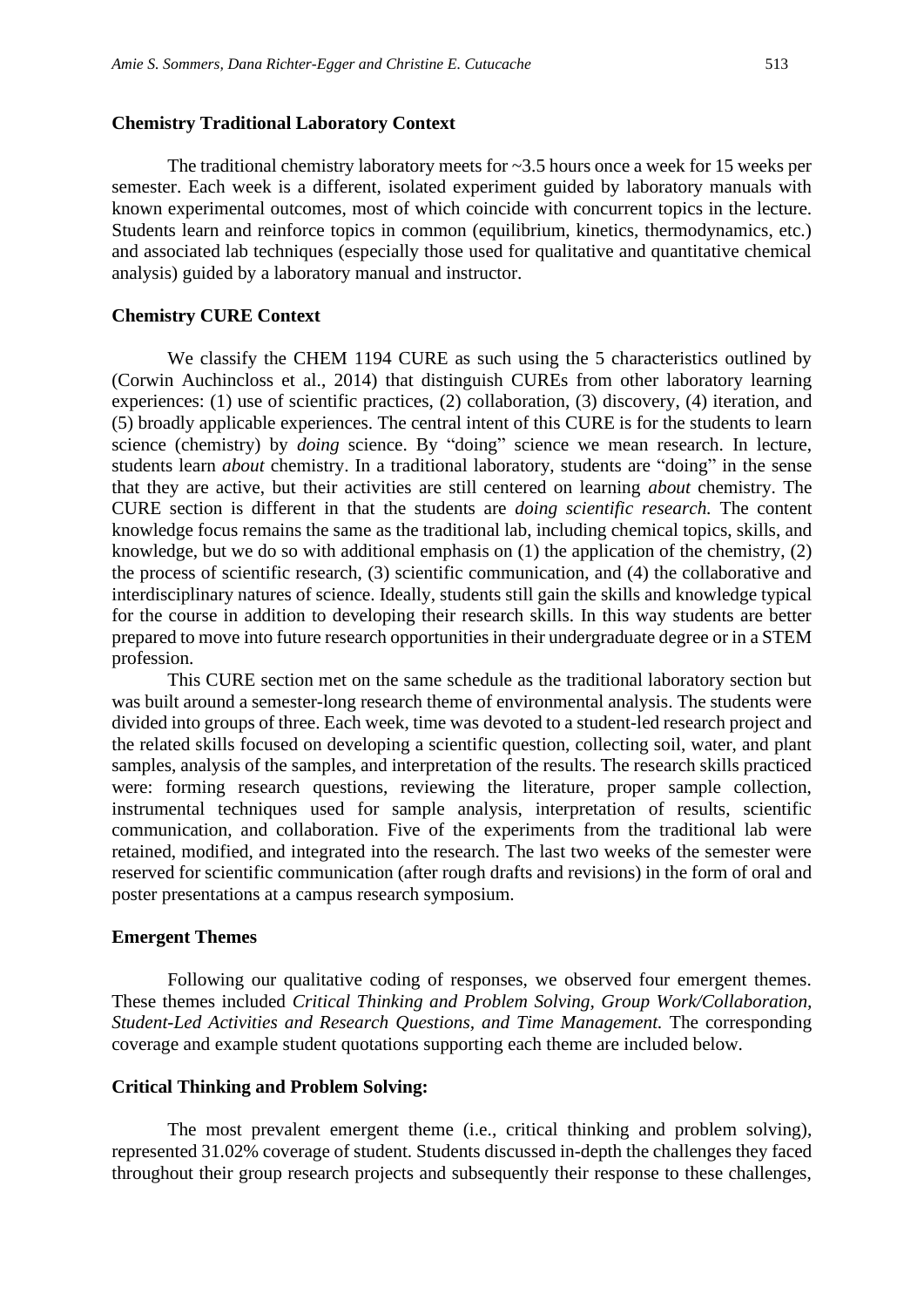including shifting their research question focus and adapting to unforeseen methodological issues. For example:

*If we went with a question, it was more what you think is going to (sic) work, so it was more us figuring out as a group what would work best for our research opposed to someone telling us well this is how you fix it.*

While this student does not directly state an improvement of critical thinking skills as a result of participating in the CURE, it is evident here and throughout the interview that this student was required to think critically both individually and as a group in order to move forward with the research project.

#### **Group Work/Collaboration:**

This emergent theme represents 22.21% coverage of all combined interviews. Students mostly discussed working collaboratively within the context of their small groups. However, it was also mentioned that there was inter-group communication and collaboration, particularly in reference to critical thinking and problem solving in troubleshooting unforeseen hiccups and complications. For example, *"We would all get together as a class and kind of talk about where we are going and everything like how are things going, but then we would break up into our smaller groups."* Students also spoke positively about group work and collaboration, as they expressed feeling more confident in their work with the support and guidance of their peers. For example, *"I liked working in groups, it kind of helped my anxiety to have somebody else say, 'yeah this is right'."*

#### **Student-Led Activities and Research Questions:**

This theme represented 21.26% coverage of all combined interviews. Students spoke positively about their experiences in creating research questions and activities, and indicated they preferred this to laboratory manual-guided experiments in the traditional lab. For example:

*In the CURE group it was very clear that it was more of a choose your own adventure type of class where we didn't have a set of workbooks that we were working out of. We didn't really even know what we were going to be doing in the next week.*

Throughout the interviews, students spoke of this "choose your own adventure" setup with positivity and excitement, contrasted with their tired descriptions of the cookbook labs. However, students did indicate a sense of uncertainty in light of the "freedom" of the CURE and described some unknown in the day-to-day expectations without typical guidance from a lab manual or instructor, as illustrated here: *"Because I didn't know what was expected of us, I spent like a lot of class time just standing around wondering what I am supposed to be doing."*

#### **Time Management:**

This theme represented 20.33% coverage of all combined interviews. Heavily correlated with the previous emergent theme, Student-Led Activities and Research Questions, students described trial and error experiences in time management both in daily tasks as well as overarching timelines to complete their research projects. For example: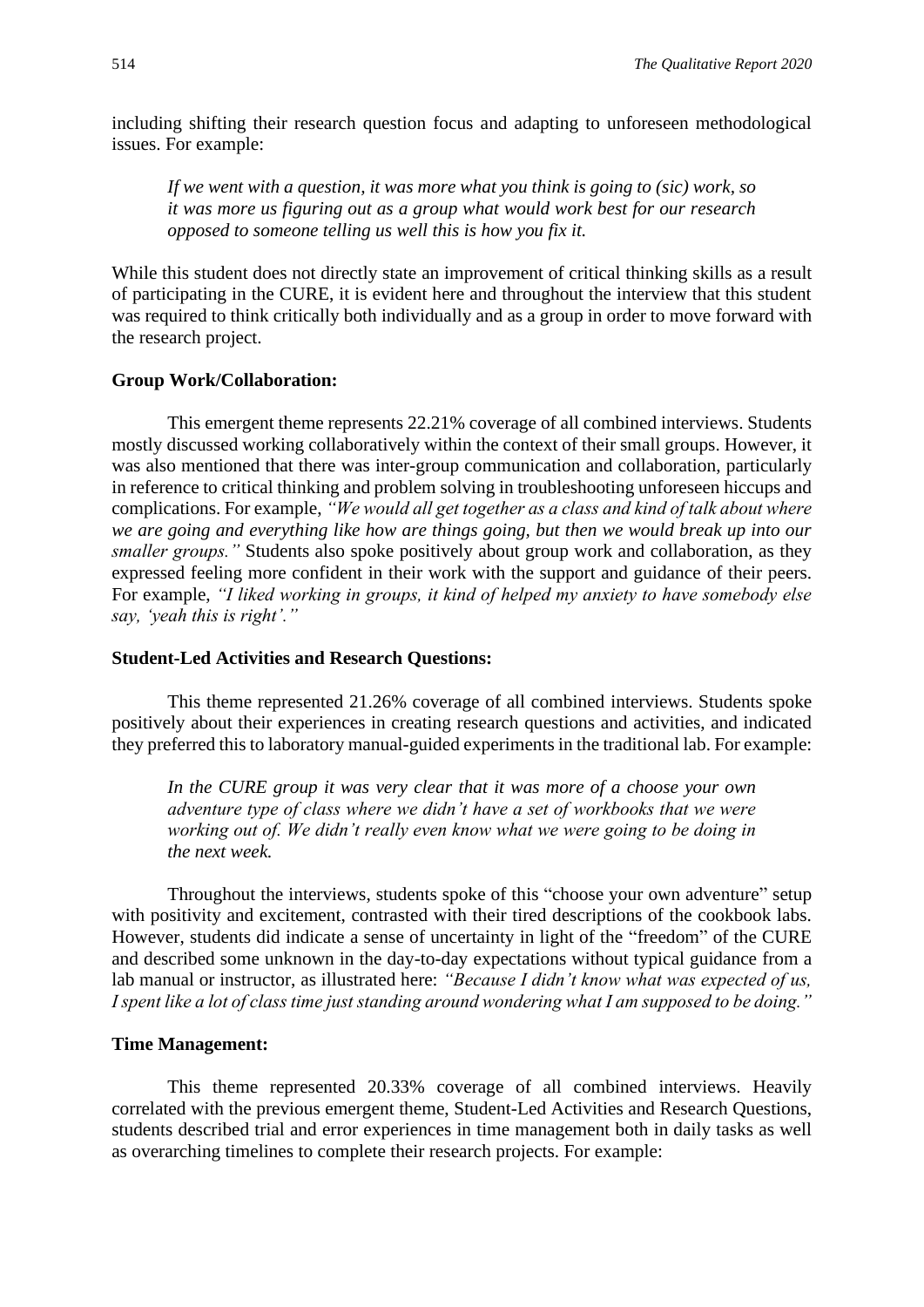*Trying to figure out when the right time to start something would be like "When should we have planted our plants and when should we contaminate them?", and just things we hadn't thought of until it was too late to think of them.*

Students described time management skills as a steep learning curve, expressing frustration over lost time or wasted effort. However, they iterated the benefits of these as learning experiences for future research and project management.

#### **Textual and Structural Context of Emergent Themes:**

Beyond these top four emergent themes, we feel it is important to report that there are several other themes that students associated with CUREs and not with the traditional laboratory experience, including Community Involvement and Volunteering, Research Interest, STEM Professional Development, Communication, Ownership, and Networking (Figure 1). These themes were nearly ubiquitously discussed as positive experiences, with students indicating they valued these experiences and benefited from their inclusion in the CURE. For example:

*I was more invested in the research symposium that was last week that we weren't required to go to because class wasn't in session, but that was kind of one of the things that I was like well I worked on this (and) I worked on the poster, I'm going to go.*

Attendance at this symposium had originally been a requirement of the course, but the university was closed in honor of the late President Bush's funeral. As such, students were not obligated to attend. This quote reveals the students' deep commitment to communicating their research findings and ownership of their hard work throughout the semester. Another example demonstrating the interviewee's networking and professional development gains during the course is quoted here: *"I got to see the research that was being done around me and I got to get involved in that, and I think that was really useful."* This student was describing the benefits and inspiration of being part of a larger group all working and supporting each other in multiple interrelated research projects. Doing the research was good, but doing it in the presence of others who were doing related research was even more useful. To that end, students also positively discussed communication and discussion with their peers. *"In the CURE lab we would have a lot of discussion."* Having taken both the traditional lab and the CURE, these students were able to pick up on aspects of the CURE course that their classmates may not have been as aware of as they lacked the perspective the comparison afforded. In this case, these students noticed more discussion and thought among their peers, whereas in the traditional lab students were quiet, only following instructions listed in the lab manual. The students we interviewed also noted the broader applicability of skills they learned in the CURE compared to the traditional lab, as described here: *"The CURE has more of the skills I learned that are applicable to a much wider base of problems."* These students recognized the broad value of the CURE, and that they gained much more than technical experience. They recognized the value of having engaged in the process of science, compared to following procedural instructions as is most common in the traditional lab.

Interestingly, the only theme associated with the traditional lab that was not discussed in reference to the CURE was "Instructor and Laboratory Manual-Guided Learning" (Figure 1). While describing their experiences with student-led research questions and activities in the CURE, students contrasted this experience with the instructor, teaching assistant, or lab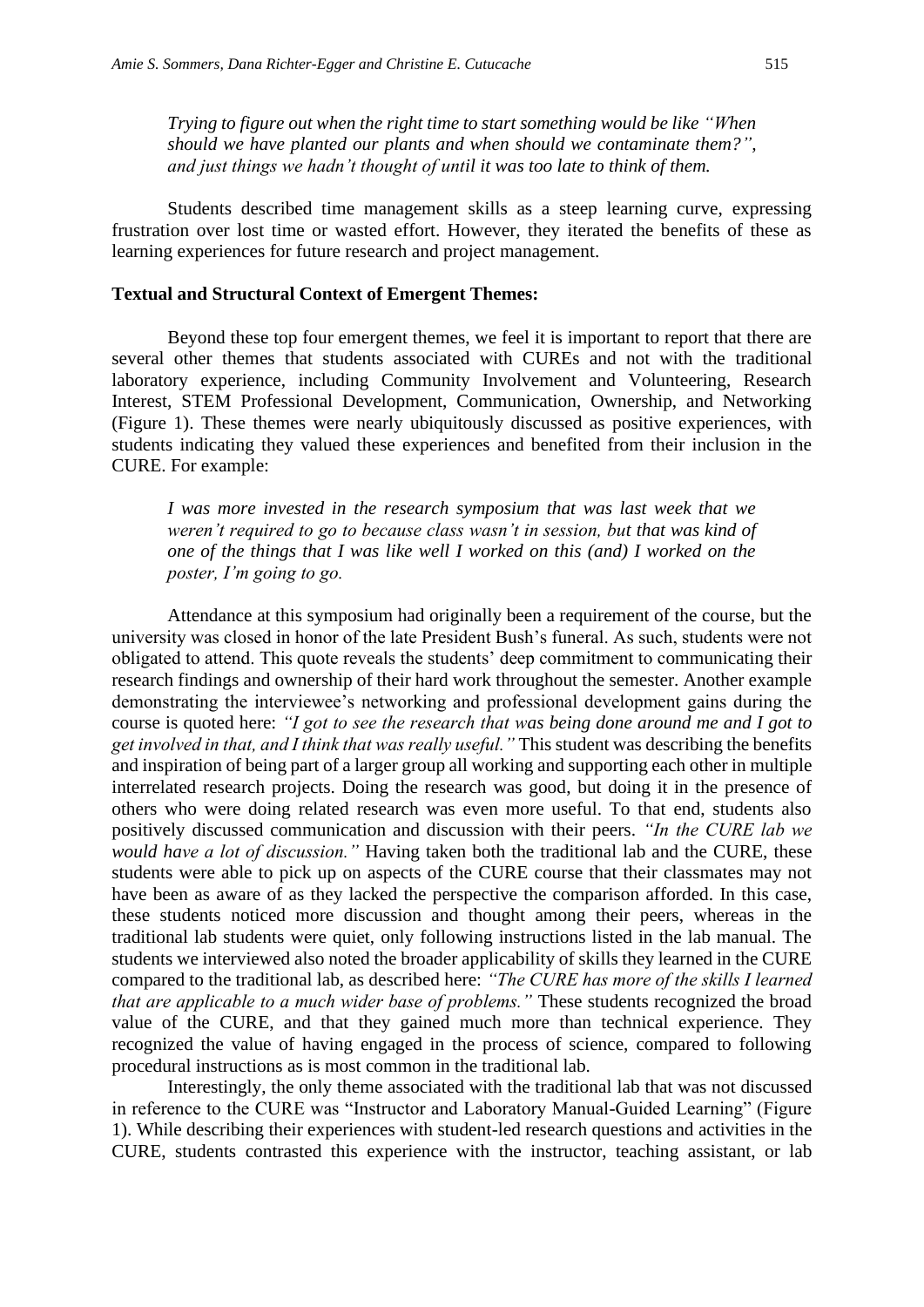manual-led experiments associated with the traditional lab, often indicating these as negative or frustrating experiences. For example:

*Because of the way the workbooks were structured, the way the instructors don't really know the material I struggled a lot in those contents so though I might have gotten more of the content knowledge it was begrudgingly and with a lot of struggle.*

There are several themes that were shared between the traditional and CURE labs, including Content Knowledge, Research Skills and Techniques, Morale, and Academic Performance (Figure 1). Students struggled with the unknown nature of a scientific research project, even suggesting that the instructors don't know the material—even though no participant will know the outcome until the experiment is complete, as is by design with a CURE. While students discussed these themes in relation to both course variations, it is important to note the context in which they were discussed. For example, students often described the Morale of the CURE course as high, indicating the course was fun: *"…but with the CURE class, everyone was pumped to be there."* However, in reference to the traditional lab, students described their frustration with the activities and learning process, noted here: *"I feel like a lot of students left that class frustrated every day and then that can be really disheartening especially as a group because you hear each other complain about it."*

Students discussed Research Skills and Content Knowledge in similar ways. Several times students indicated that the traditional lab was beneficial with more research skills, techniques, and content knowledge, but that it felt rushed and they were unable to comprehend all the information given: *"…little bit too fast paced to the point where I kept doing work and hoping it was good but I had to finish everything so quickly I couldn't fundamentally understand what I was even doing."* However, the students were not asked if they learned to develop resiliency and perseverance as a result.

One student indicated that while the traditional lab covered more content and research technique material, they were able to gain a "deeper" understanding of fewer content areas and research skills as a result of a more manageable learning pace: *"For the CURE you focus in depth on fewer things and I got to really go and like understand what I was working on."* Interestingly, students felt they learned more through the CURE, both in content knowledge gains and other professional development skills. For example: *"I actually learned more in the CURE lab."*

To gain overall insight to which course students preferred, we asked which they would take again, and which they would recommend to others in STEM. One student indicated that if they were recommending a course to someone only interested in content knowledge, they would suggest the traditional laboratory. However, all students indicated that overall, they preferred the CURE over the traditional lab as it provided more than just content knowledge and was generally a more interesting course to take. For example, *"I still prefer the CURE lab, it was more self-guided."* Such a response demonstrates the appreciation for independence and leadership, and the ability for students to seek questions to their own answers—these are all fostered via a CURE environment and may lead to increased retention of struggling students in STEM disciplines.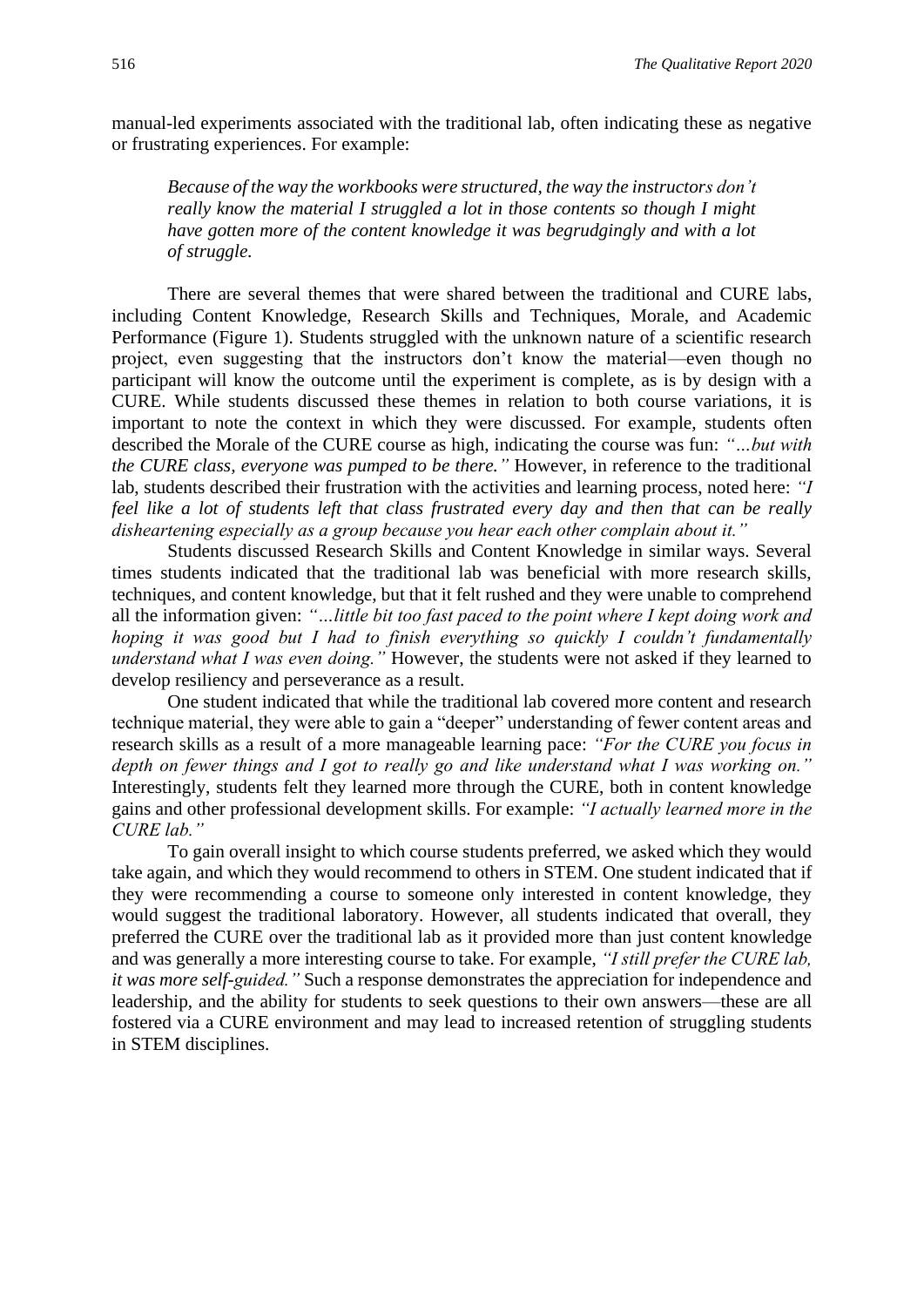#### **Figure 1**

*All themes coded to the CURE and traditional laboratory version of CHEM 1194. Themes that are combined (e.g., Group Work/Collaboration, Instructor/laboratory manual guided learning) are done so because students discussed them as one concurrent theme or experience.*

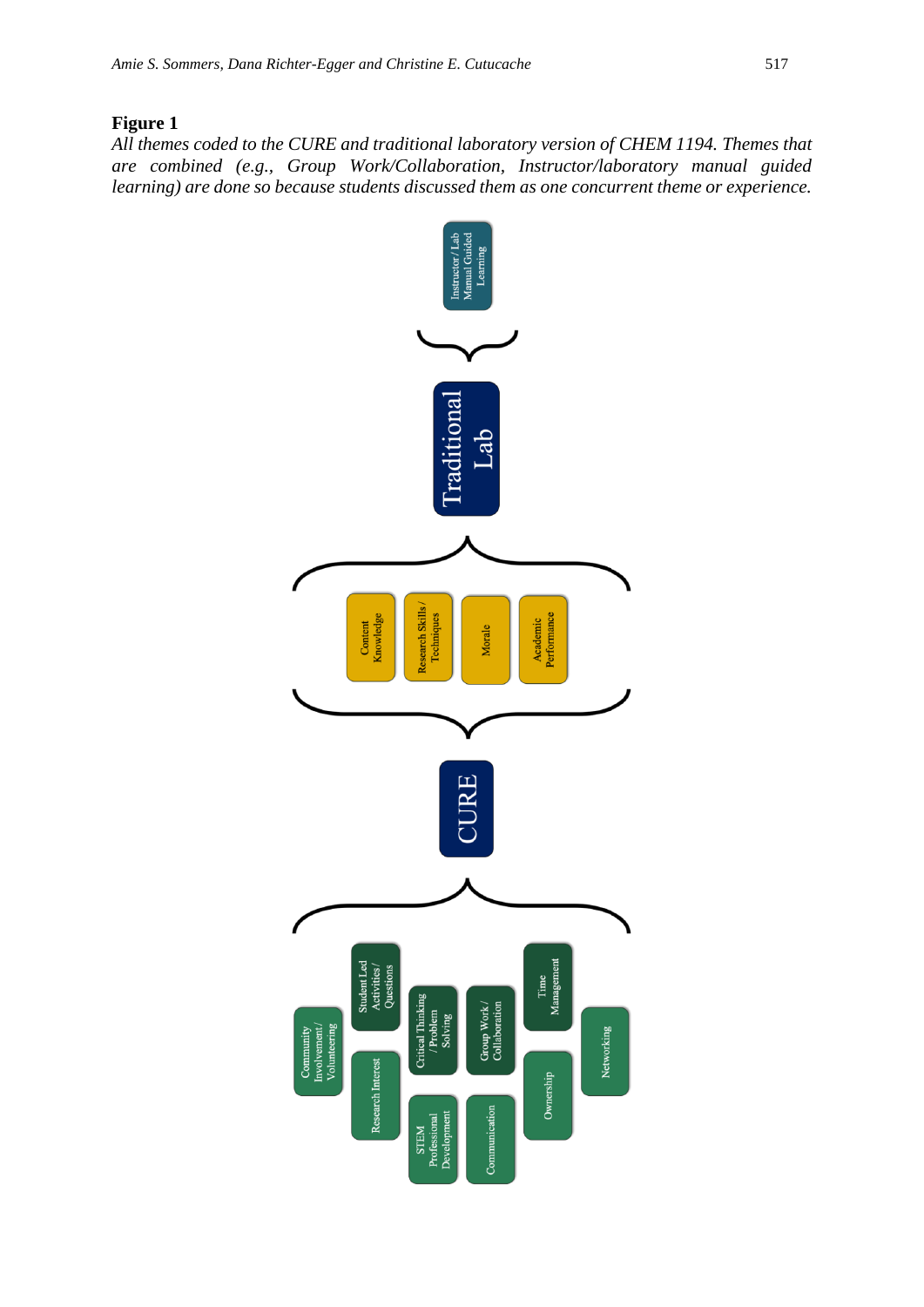#### **Discussion**

Our study provides a unique contribution to research regarding undergraduate student perceptions of STEM learning, as this cohort has taken *both* the CURE and traditional laboratory version of the introductory Chemistry course (CHEM 1194). The timeliness of our results echo the sentiments of existing highlights including a news article and meta-analysis (*What is a Textural and Structural Description?* according to Moustakas, 2011; Theobald et al., 2020, respectively). Consequently, we aim for these qualitative descriptions to aid in directing future course structure for student benefit.

Students overwhelmingly discussed positive learning experiences associated with the CURE course (as evident by the emerging themes; Figure 1). In particular, students discuss critical thinking/problem solving as a regularly occurring theme throughout their group research projects and experience in the CURE. STEM employers call out critical thinking and problem solving as highly sought-after skills in professionals entering the STEM workforce, with over 90% emphasizing their importance and value even over content knowledge (Carnevale & Smith, 2013). Thus, it is imperative to foster these skills in undergraduate STEM education, and their presence in this CURE (as perceived by students) is promising. Similarly, students describe learning experiences in the CURE that foster group work and collaboration, student led activities and questions, and time management, among others. These skills are all necessary in successful employment, yet they are underdeveloped by many STEM programs. CUREs can be effective in fostering learning gains (e.g., Bhatt & Challa, 2018; Caruso, Sandoz, & Kelsey, 2009; Corwin et al., 2018; Harrison, Dunbar, Ratmansky, Boyd, & Lopatto, 2011; Kortz & Kraft 2016), and our data indicate that they help to foster professional development skills as well (e.g., critical thinking/problem solving, group work/collaboration, and time management themes; Figure 1) adding another dimension of success to CUREs. Our study further highlights the importance of incorporating research experiences that are available to a greater number of undergraduate students (such as CUREs) within STEM programs.

Students did not associate the traditional laboratory with the same positive learning experiences as the CURE (Figure 1). The only theme that was associated with the traditional lab and not also shared by the CURE was Instructor/lab manual guided learning (Figure 1). Students discussed instructor and lab manual guided learning together, both in contrast to the perceived freedom and autonomy of the student led activities and questions associated with the CURE. While students indicate that the freedom to choose their own research question, project, and workflow was challenging, they state that the limitations of lab manual-guided learning leading to a known answer were frustrating and demoralizing, and they preferred the CURE style of learning where they were researching their own questions without a known outcome.

#### **Summary**

There were several themes that students discussed in relation to both the CURE and the traditional laboratory, and it is important to note the compare and contrast fashion in which these themes were articulated (Figure 1). The theme Morale was referenced as a positive when discussing the CURE, where students indicated they had fun with their groups and designing their own research projects, but that the traditional laboratory was frustrating, especially in regard to working individually within the limitations of cookie-cutter lab manual experiments. Where the goal is to foster a successful learning environment, our study indicates that morale may impact students' perceived gains and success. Students indicated that the traditional laboratory may have included *more* experiences that fostered content knowledge and research skills and techniques compared to the CURE. However, they also indicated that the pace in which material was covered made learning difficult, and that they preferred the "deep" content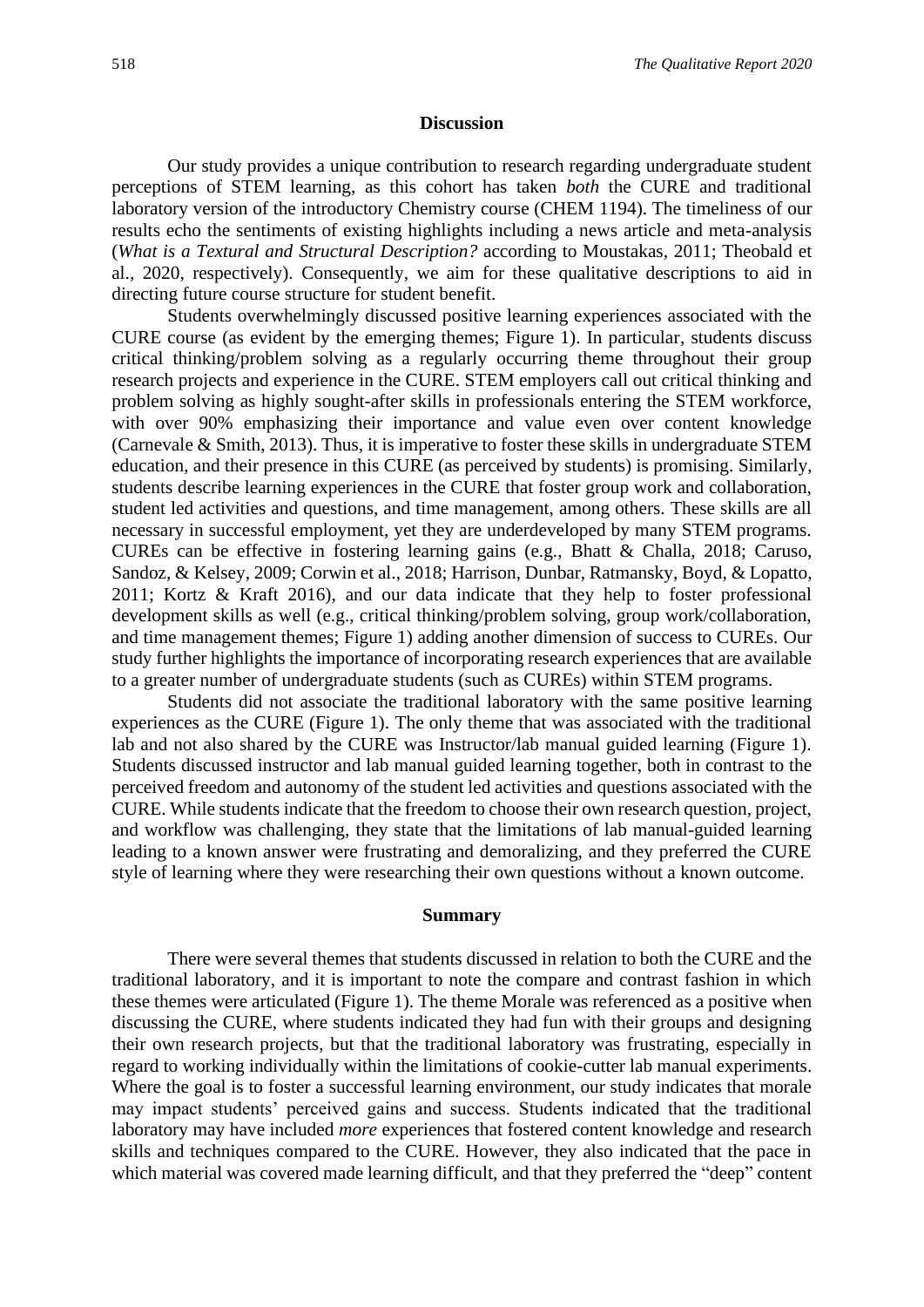knowledge they gained on their research topics in the CURE. While it is necessary to cover certain topics in a general undergraduate education (particularly in Chemistry), the "deep" content knowledge learning style is more akin to "real-life" research, and students recognized the benefit of gaining experience that is applicable in STEM careers. As a result of this deeper content knowledge and experience with research skills and techniques, in addition to the perceived gains in critical thinking and problem solving, students indicated that they felt they had actually learned *more* from the CURE, including more translational information applicable across disciplines (Figure 1). These data support progression in learning toward mastery, including scaffolding (Chickering, 1969; Roediger & Karpicke, 2006). Moreover, increase in student confidence is reported to correlate with positive outcomes at younger levels of education (Gunderson, 2013), and might also play a similar role at the undergraduate level.

It is imperative to highlight that students favored the CURE course overall, as indicated by their preference on which course they would take again, which they would recommend to another student in STEM, and which they generally preferred. As researchers, we found this strong positivity towards the CURE over the traditional lab a surprise. The appeal of the CURE experience seemed universal among the students, regardless of major, level (freshman, sophomore, junior, senior), traditional vs. non-traditional, chemical aptitude, previous research experience, etc. We were not expecting to discover the extent to which students recognized and articulated the benefits and distinctiveness of the CURE lab over the traditional lab. While student preference may not be as persuasive of a finding as the presence of critical thinking or research skills and techniques, a lack of student support remains one of the barriers to employing other active learning strategies throughout STEM undergraduate education (Michael, 2007; Miller & Metz, 2014). Thus, the overwhelming student preference and support for CUREs that we observe here should be a catalyst in conversations of undergraduate STEM pedagogy overhaul.

#### **Future Directions**

The next steps in furthering CURE efficacy research would be to combine our phenomenological data on student perceptions of learning gains with quantitative analysis of these emergent themes, particularly critical thinking and problem solving as they were the most prevalent and are so valued by STEM employers (Carnevale & Smith, 2013). Additionally, future research questions should focus on student resiliency and grit (perseverance and passion for long-term goals), in light of challenges and adversity in STEM courses (Duckworth et al., 2007; Egenrieder, 2010; Howe, Smajdor, & Stöckl, 2012). Students described encountering challenges in both the CURE and the traditional lab (e.g., overwhelming amount of content knowledge in the traditional lab, lack of specific direction in the CURE), and future research efforts should elucidate the roles of resiliency and grit (or their perception thereof) in students' success in courses necessary to achieve their career goals, and whether these courses can foster perseverance in students. Such research efforts can address undergraduate retention in STEM, particularly in disciplines and courses with low retention (e.g., Chemistry).

Our study indicates that, contrary to previously reported student pushback on active learning, undergraduate students overwhelmingly preferred the CURE version of the Chemistry CHEM 1194 course to the traditional lab version. This, in addition to the studentperceived learning gains in critical thinking and problem solving, time management, and collaboration skills, serves as more evidence in favor of broader implementation of CUREs throughout undergraduate STEM education. The generalizability of our findings to other CUREs and STEM undergraduate student populations is high. First, our findings are from a population of students who took *both* the traditional lab and CURE lab—thus providing unique insight and ability to compare and contrast each course. Additionally, our results are consistent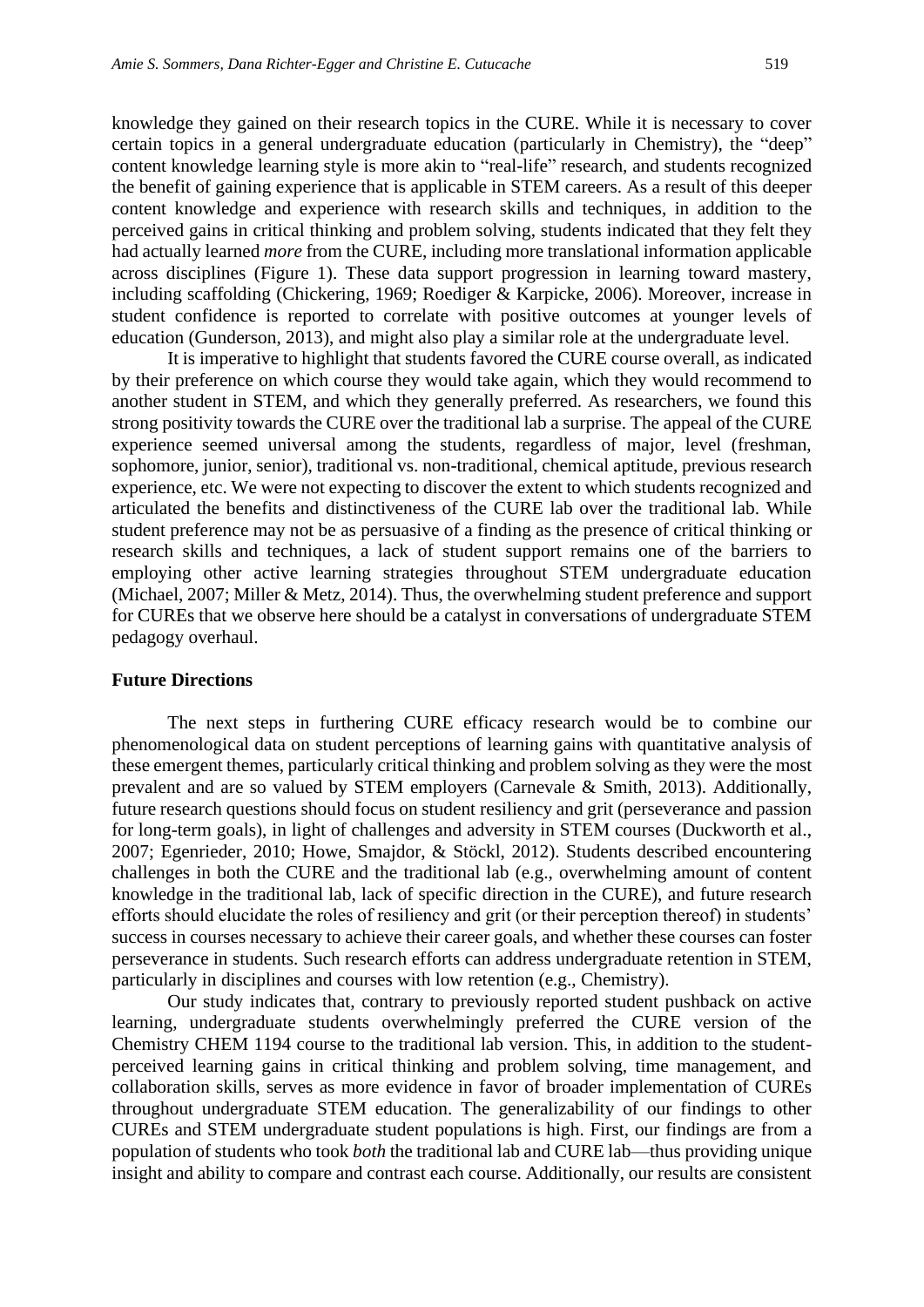with the literature describing the benefits of CUREs, especially to underrepresented minorities in STEM (Bangera & Brownell, 2014; Corwin et al., 2018). Finally, the students who participated in this study (and both the CURE and traditional lab courses overall) represent diverse majors, chemical aptitudes, and research experiences, allowing for broader comparisons throughout undergraduate STEM education.

#### **Limitations**

This study is limited in a number of ways. First, we had a small number of participants (n=3). This is primarily due to the limited number of students who took the traditional lab, did not pass, and repeated the course as a CURE. Additionally, we are limited in that we are comparing only a single semester of each course. It is possible that these students may have provided different information if the research focus of the CURE had been different, as this can change from semester to semester. These limitations can be addressed by repeated investigation into these research questions, but we would again be limited in the number of students who had taken both the traditional lab and the CURE. We attempt to mitigate these limitations by highlighting their phenomenological experiences as opposed to quantitative research outcomes, the quality of their laboratory work, or grades earned in each course. Our study design eliminates one of the largest uncontrolled variables in most other accounts of CUREs in that those students normally compare their CURE experience to prerequisite and/or unrelated courses whereas students in our study are comparing two versions of the *same* course.

#### **References**

- Ambrose, S. A., Bridges, M. W., DiPietro, M., Lovett, M. C., & Norman, M. K. (2010). *How learning works: Seven research-based principles for smart teaching*. John Wiley & Sons.
- American Association for the Advancement of Science. (2011). *Vision and change in undergraduate biology education*. Author.
- Bangera, G., & Brownell, S. E. (2014). Course-based undergraduate research experiences can make scientific research more inclusive. *CBE—Life Sciences Education*, *13*(4), 602- 606.
- Bhatt, J. M., & Challa, A. K. (2018). First year course-based undergraduate research experience (CURE) using the CRISPR/Cas9 genome engineering technology in Zebrafish. *Journal of Microbiology & Biology Education*, *19*(1), 19.1.3. doi: 10.1128/jmbe.v19i1.1245. eCollection 2018
- Brown, P., Cumming, T., & Pasley, J. D. (2017). Incorporation and evaluation of authentic research experiences into the curriculum through development of a theory of action. *Scholarship and Practice of Undergraduate Research, 1*(1), 28-38.
- Brownell, S. E., & Kloser, M. J. (2015). Toward a conceptual framework for measuring the effectiveness of course-based undergraduate research experiences in undergraduate biology. *Studies in Higher Education*, *40*(3), 525-544.
- Carnevale, A., & Smith, N. (2013). Workplace basics: The skills employees need and employers want. *Human Resource Development International, 16*(5), 491-501.
- Caruso, S. M., Sandoz, J., & Kelsey, J. (2009). Non-STEM undergraduates become enthusiastic phage-hunters. *CBE—Life Sciences Education*, *8*(4), 278-282.
- Corwin Auchincloss, L. C., Laursen, S. L., Branchaw, J. L., Eagan, K., Graham, M., Hanauer, D. I., Lawrie, G., McLinn, C. M., Pelaez, N., Rowland, S., Towns, M., Trautmann, N. M., Varma-Nelson, P., Weston, T. J., & Dolan, E. L. (2014). Assessment of course-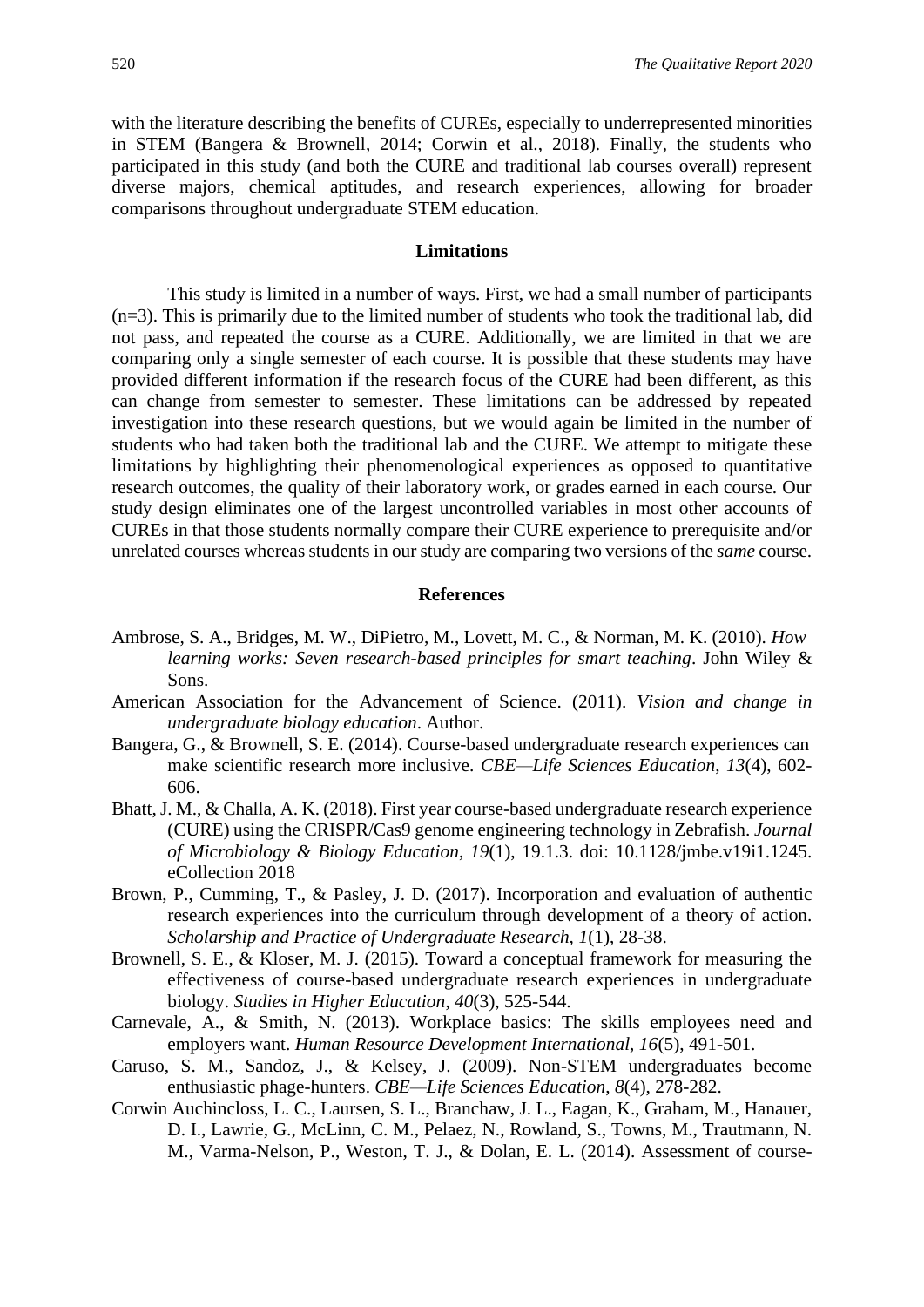based undergraduate research experiences: A meeting report. *CBE—Life Sciences Education*, *13*(1), 29-40.

- Corwin, L. A., Graham, M. J., & Dolan, E. L. (2015). Modeling course-based undergraduate research experiences: An agenda for future research and evaluation. *CBE—Life Sciences Education*, *14*(1), es1. es1. doi: 10.1187/cbe.14-10-0167
- Corwin, L. A., Runyon, C. R., Ghanem, E., Sandy, M., Clark, G., Palmer, G. C., Reichler, S., Rodenbusch, S. E., & Dolan, E. L. (2018). Effects of discovery, iteration, and collaboration in laboratory courses on undergraduates' research career intentions fully mediated by student ownership. *CBE—Life Sciences Education*, *17*(2), ar20.
- Creswell, J. W. (2007). *Qualitative inquiry & research design: Choosing among five approaches* (2nd ed.). Sage Publications.
- Creswell, J. W., & Poth, C. N. (2016). *Qualitative inquiry and research design: Choosing among five approaches*. Sage Publications.
- Dolan, E. L. (2015). Biology education research 2.0. *CBE—Life Science Education. 14*(4), ar36.
- Dolan, E. (2017). Course-based undergraduate research experiences: Current knowledge and future directions. Committee on Strengthening Research Experiences for Undergraduate STEM students. *Board on Science Education*, 1-34.
- Duckworth, A. L., Peterson, C., Matthews, M. D., & Kelly, D. R. (2007). Grit: Perseverance and passion for long-term goals. *Journal of Personality and Social Psychology*, *92*(6), 1087-1101. https://doi.org/10.1037/0022-3514.92.6.1087
- Eddy, S. L., & Hogan, K. A. (2014). Getting under the hood: How and for whom does increasing course structure work? *CBE—Life Sciences Education*, *13*(3), 453-468.
- Egenrieder, J. A. (2010). Facilitating student autonomy in project-based learning to foster interest and resilience in STEM education and STEM careers. *Journal of the Washington Academy of Sciences*, *96*(4), 45-55.
- Freeman, S., Eddy, S. L., McDonough, M., Smith, M. K., Okoroafor, N., Jordt, H., & Wenderoth, M. P. (2014). Active learning increases student performance in science, engineering, and mathematics. *Proceedings of the National Academy of Sciences*, *111*(23), 8410-8415.
- Gottesman, A. J., & Hoskins, S. G. (2013). CREATE cornerstone: Introduction to scientific thinking, a new course for STEM-interested freshmen, demystifies scientific thinking through analysis of scientific literature. *CBE—Life Sciences Education*, *12*(1), 59-72.
- Gunderson, E. A., Gripshover, S. J., Romero, C., Dweck, C. S., Goldin‐Meadow, S., & Levine, S. C. (2013). Parent praise to 1-to 3-year-olds predicts children's motivational frameworks 5 years later. *Child Development*, *84*(5), 1526-1541.
- Haak, D. C., HilleRisLambers, J., Pitre, E., & Freeman, S. (2011). Increased structure and active learning reduce the achievement gap in introductory biology. *Science*, *332*(6034), 1213-1216.
- Harrison, M., Dunbar, D., Ratmansky, L., Boyd, K., & Lopatto, D. (2011). Classroom-based science research at the introductory level: Changes in career choices and attitude. *CBE—Life Sciences Education*, *10*(3), 279-286.
- Harsh, J. A., Maltese, A. V., & Tai, R. H. (2011). Undergraduate research experiences from a longitudinal perspective. *Journal of College Science Teaching*, *41*(1), 84.
- Heim, A. B., & Holt, E. A. (2019). Benefits and challenges of instructing introductory biology course-based undergraduate research experiences (CUREs) as perceived by graduate teaching assistants. *CBE—Life Sciences Education*, *18*(3), ar43.
- Hoskins, S. G., Stevens, L. M., & Nehm, R. H. (2007). Selective use of the primary literature transforms the classroom into a virtual laboratory. *Genetics*, *176*(3), 1381-1389.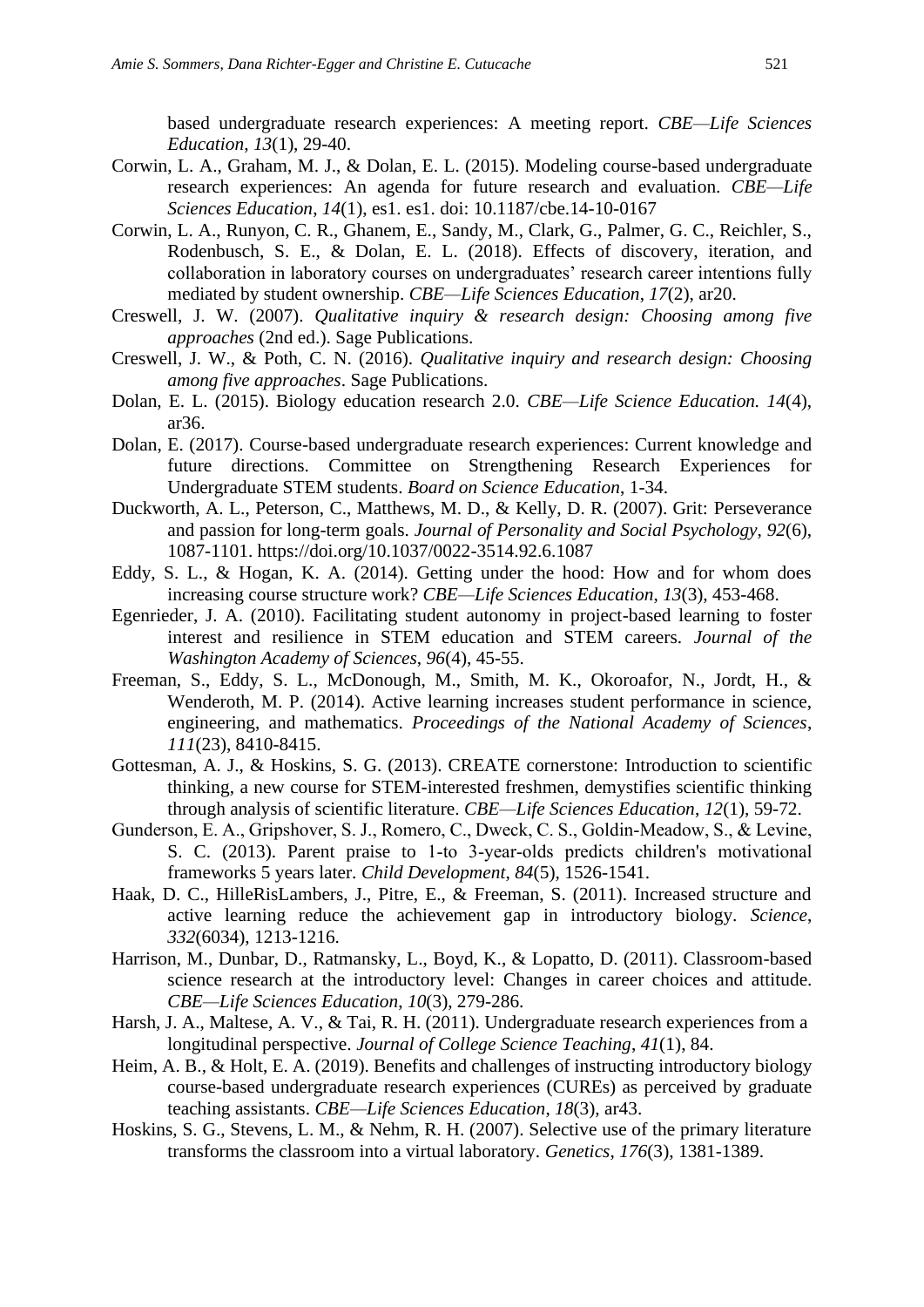- Howe, A., Smajdor, A., & Stöckl, A. (2012). Towards an understanding of resilience and its relevance to medical training. *Medical Education*, *46*(4), 349-356.
- Husserl, E. (1913/1983). *General introduction to a pure phenomenology. Ideas pertaining to a pure phenomenology and to a phenomenological philosophy* (L. Kersten,Trans.). Martinus Nijoff.
- Jordan, T. C., Burnett, S. H., Carson, S., Caruso, S. M., Clase, K., DeJong, R. J., Dennehy, J. J., Denver, D. R., Dunbar, D., Elgin, S. C. R., Findley, A. M., Gissendanner, C. R., Golebiewska, U. P., Guild, N., Hartzog, G. A., Grillo, W. H., Hollowell, G. P., Hughes, L. E., Johnson, A.,…Hatfull, G. F. (2014). A broadly implementable research course in phage discovery and genomics for first-year undergraduate students. *MBio*, *5*(1), e01051-e01113.
- Kinner, D., & Lord, M. (2018). Student-perceived gains in collaborative, course-based undergraduate research experiences in the geosciences. *Journal of College Science Teaching*, *48*(2), 48-58.
- Kortz, K. M., & van der Hoeven Kraft, K. J. (2016). Geoscience education research project: Student benefits and effective design of a course-based undergraduate research experience. *Journal of Geoscience Education*, *64*(1), 24-36.
- Lester, S. (1999). *An introduction to phenomenological research*. Stan Lester Developments.
- Lopatto, D. (2003). The essential features of undergraduate research. *Council on Undergraduate Research Quarterly*, *24*(139-142).
- Lopatto, D. (2008). *Classroom Undergraduate Research Experiences Survey (CURE)*. https://www.grinnell.edu/academics/resources/ctla/assessment/cure-survey
- Lopatto, D. (2010). *Science in solution*. Research Corporation for Science Advancement.
- Lopatto, D., Hauser, C., Jones, C. J., Paetkau, D., Chandrasekaran, V., Dunbar, D., MacKinnon, C., Stamm, J., Alvarez, C., Barnard, D., Bedard, J. E. J., Bednarski, A. E., Bhalla, S., Braverman, J. M., Burg, M., Chung, H., DeJong, R. J., DiAngelo, J. R., Du, C.,… Elgin, S. C. R. (2014). A central support system can facilitate implementation and sustainability of a classroom-based undergraduate research experience (CURE) in genomics. *CBE—Life Sciences Education*, *13*(4), 711-723.
- McNamara, C. (2009). *General guidelines for conducting interviews*. http://managementhelp.org/evaluatn/intrview.htm
- Michael, J. (2007). Faculty perceptions about barriers to active learning. *College Teaching, 55*(2), 42-47.
- Miller, C. J., & Metz., M. (2014). A comparison of professional-level faculty and student perceptions of active learning: Its current use, effectiveness, and barriers. *Advances in Physiology Education, 38*(3), 246-252.
- Moustakas, C. (1994). *Phenomenological research methods*. Sage Publications.
- Nelson, K. L., & Cutucache, C. E. (2017). How do former undergraduate mentors evaluate their mentoring experience 3-years post-mentoring: A phenomenological study. *The Qualitative Report*, *22*(7), 2033-2047. <https://nsuworks.nova.edu/tqr/vol22/iss7/19>
- Prince, M. (2004). Does active learning work? A review of the research. *Journal of Engineering Education*, *93*(3), 223-231.
- Roediger, H. L., & Karpicke, J. D. (2006). The power of testing memory: Basic research and implications for educational practice. *Perspectives on Psychological Science*, *1*(3), 181- 210.
- Russell, S. H., Hancock, M. P., & McCullough, J. (2007). Benefits of undergraduate research experiences. *Science*, *316*(5824), 548-549.
- Sanders, P. (1982). Phenomenology: A new way of viewing organizational research. *Academy of Management Review*, *7*(3), 353-360.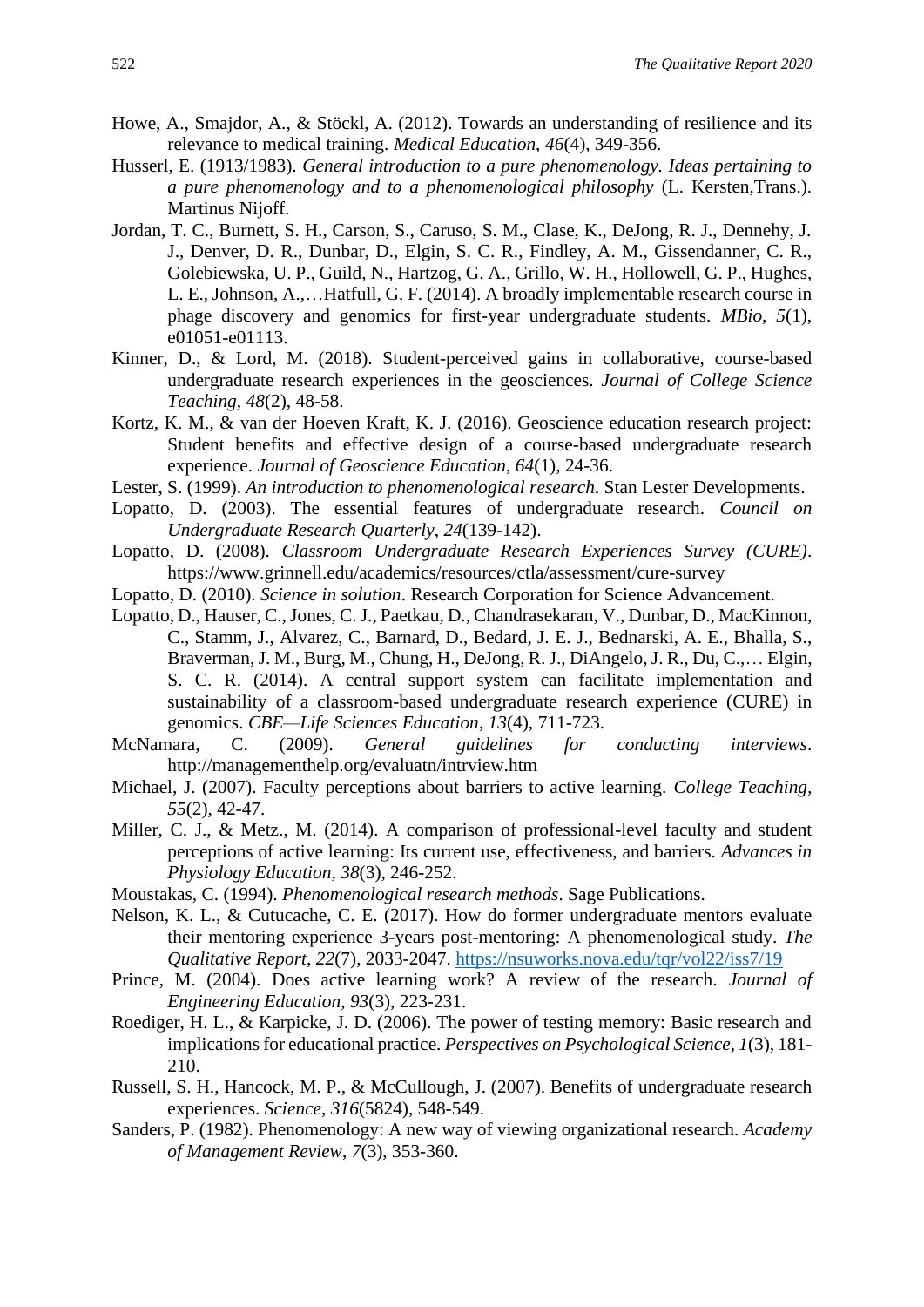- Simon, M. K., & Goes, J. (2011). What is phenomenological research. Retrieved from [http://dissertationrecipes.com/wp-content/uploads/2011/04/Phenomenological-](http://dissertationrecipes.com/wp-content/uploads/2011/04/Phenomenological-Research.pdf)[Research.pdf](http://dissertationrecipes.com/wp-content/uploads/2011/04/Phenomenological-Research.pdf)
- Smith, J. A., Flowers, P., & Larkin, M. (2009). *Interpretative phenomenological analysis: Theory, method, and research*. Sage.
- Staub, N. L., Blumer, L. S., Beck, C. W., Delesalle, V. A., Griffin, G. D., Merritt, R. B., Hennington, B. S., Grillo, W. H., Hollowell, G. P., White, S. L., & Mader, C. M. (2016). Course-based science research promotes learning in diverse students at diverse institutions. *CUR Quarterly*, *38*(2), 36-46.
- Taraban, R., & Logue, E. (2012). Academic factors that affect undergraduate research experiences. *Journal of Educational Psychology*, *104*(2), 499-514.
- Theobald, E. J., Hill, M. J., Tran, E., Agrawal, S., Arroyo, E. N., Behling, S., Chambwe, N., Laboy Cintrón, D., Cooper, J. D., Dunster, G., Grummer, J. A., Hennessey, K., Hsiao, J., Iranon, N., Jones, L., Jordt, H., Keller, M., Lacey, M. E., Littlefield,… Freeman, S. (2020). Active learning narrows achievement gaps for underrepresented students in undergraduate science, technology, engineering, and math. *Proceedings of the National Academy of Sciences, 117*(12), 6476-6483; DOI: 10.1073/pnas.1916903117
- Thiry, H., Weston, T. J., Laursen, S. L., & Hunter, A. B. (2012). The benefits of multi-year research experiences: Differences in novice and experienced students' reported gains from undergraduate research. *CBE—Life Sciences Education*, *11*(3), 260-272.
- Wei, C. A., & Woodin, T. (2011). Undergraduate research experiences in biology: Alternatives to the apprenticeship model. *CBE—Life Sciences Education*, *10*(2), 123-131. *What is a Textural and Structural Description (according to Moustakas)?* (2011, May 7). Wordpress. Retrieved August 26, 2020 from https://phenomenologyresearch.wordpress.com/2011/05/07/what-is-a-textural-andstructural-description-according-to-moustakas/
- Zydney, A. L., Bennett, J. S., Shahid, A., & Bauer, K. W. (2002). Impact of undergraduate research experience in engineering. *Journal of Engineering Education*, *91*(2), 151-157.

#### **Author Note**

Amie Sommers, M.S., is a Ph.D. student at the University of Nebraska pursuing a degree in discipline-based education research. Her interests include mixed methods researchbased approaches to understanding complex challenges related to undergraduate life science curricula and programming. Please direct correspondence to [amie.sommers@huskers.unl.edu.](mailto:amie.sommers@huskers.unl.edu)

Dana Richter-Egger, Ph.D., is the Director of the Math and Science Learning Center (MSLC) and professor of Chemistry at the University of Nebraska at Omaha. Dr. Richter-Egger is actively involved in learning strategies that support inclusive learning for all science majors and continues to lead STEM-based initiatives that expand into the Omaha community. Please direct correspondence to [drichter-egger@unomaha.edu.](mailto:drichter-egger@unomaha.edu)

Christine Cutucache, Ph.D., is the Haddix Community Chair of Science, Associate Professor of Biology, and Director of the STEM Teaching, Research, and Inquiry-based Learning Center at the University of Nebraska at Omaha. Her research interests surround comprehensive student support mechanisms and active learning strategies, to include experiential learning practices such as research, for undergraduates. Please direct correspondence to [ccututcache@unomaha.edu.](mailto:ccututcache@unomaha.edu)

**Acknowledgements:** We would like to thank Dr. Josh Darr, Dr. JJ Conrad, Dr. Alan Gift, Nikolaus Stevenson, M.S., and Amanda Shultz for their thoughts and contributions to data collection. Additionally, we would like to acknowledge the Nebraska University Foundation,